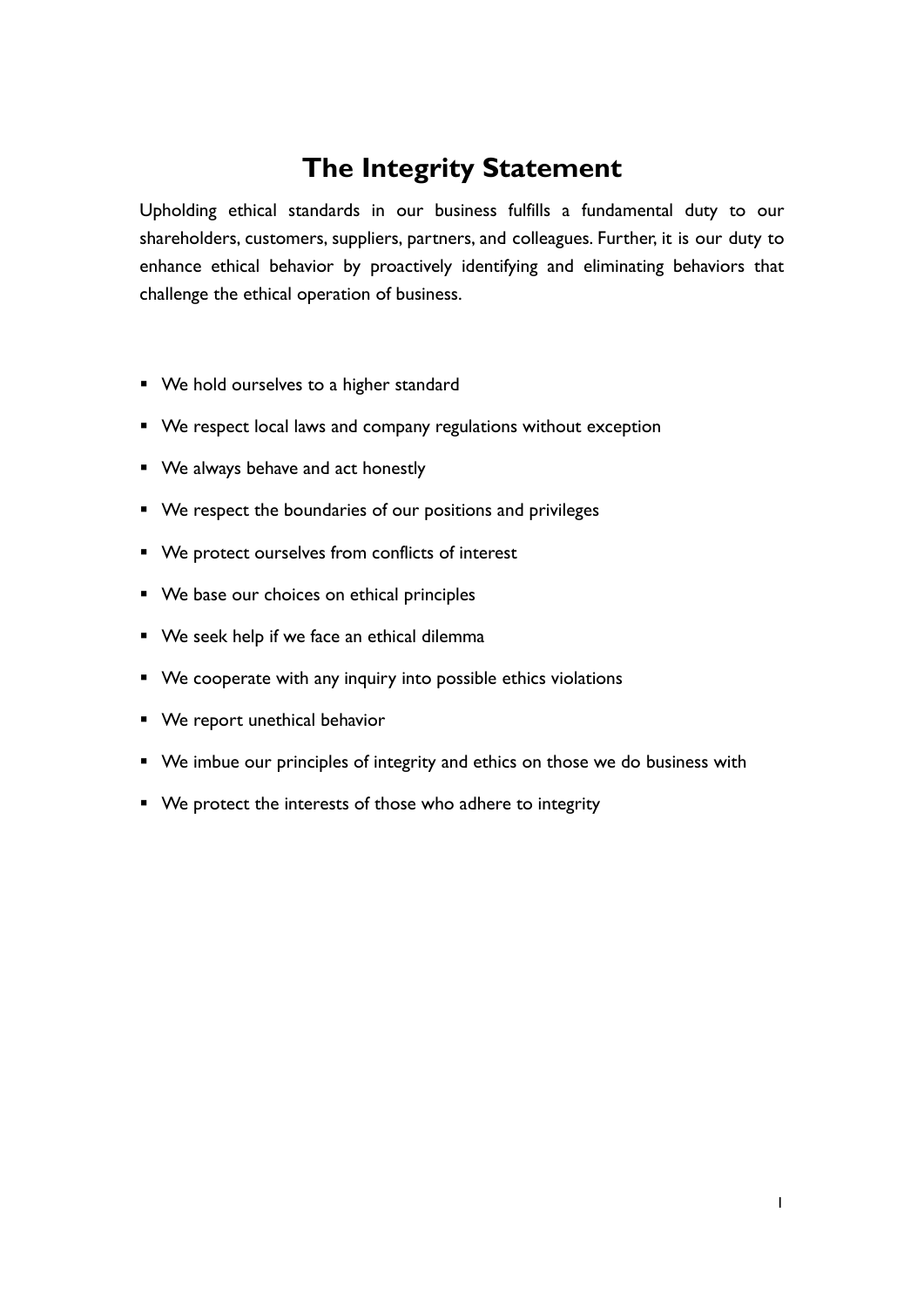# **Management Message**

The cornerstone of our culture is the belief of uncompromising integrity in everything we do. This belief ensures that our commitments to colleagues, customers, and other shareholders are trustworthy. Displaying integrity means more than abiding by policies and rules, it is also about making the right decision in every situation. The core of these beliefs has been codified in the Integrity Handbook.

The Integrity Handbook defines what is expected of employees at the workplace. You will be held accountable for abiding by the guidelines stated within this document, so please read it. Then, read it again. We are expected to comply with these guidelines in letter and in spirit.

While the Integrity Handbook does detail guidelines to ensure ethical employee behavior and compliance with local law, it does not cover all circumstances. In situations not covered by the Integrity Handbook, you will be expected to make decisions based on integrity.

While the company will continue to grow and undergo many changes, our beliefs will not. Join us in building a dynamic and customer-oriented global company by upholding our commitment to uncompromising integrity in everything we do.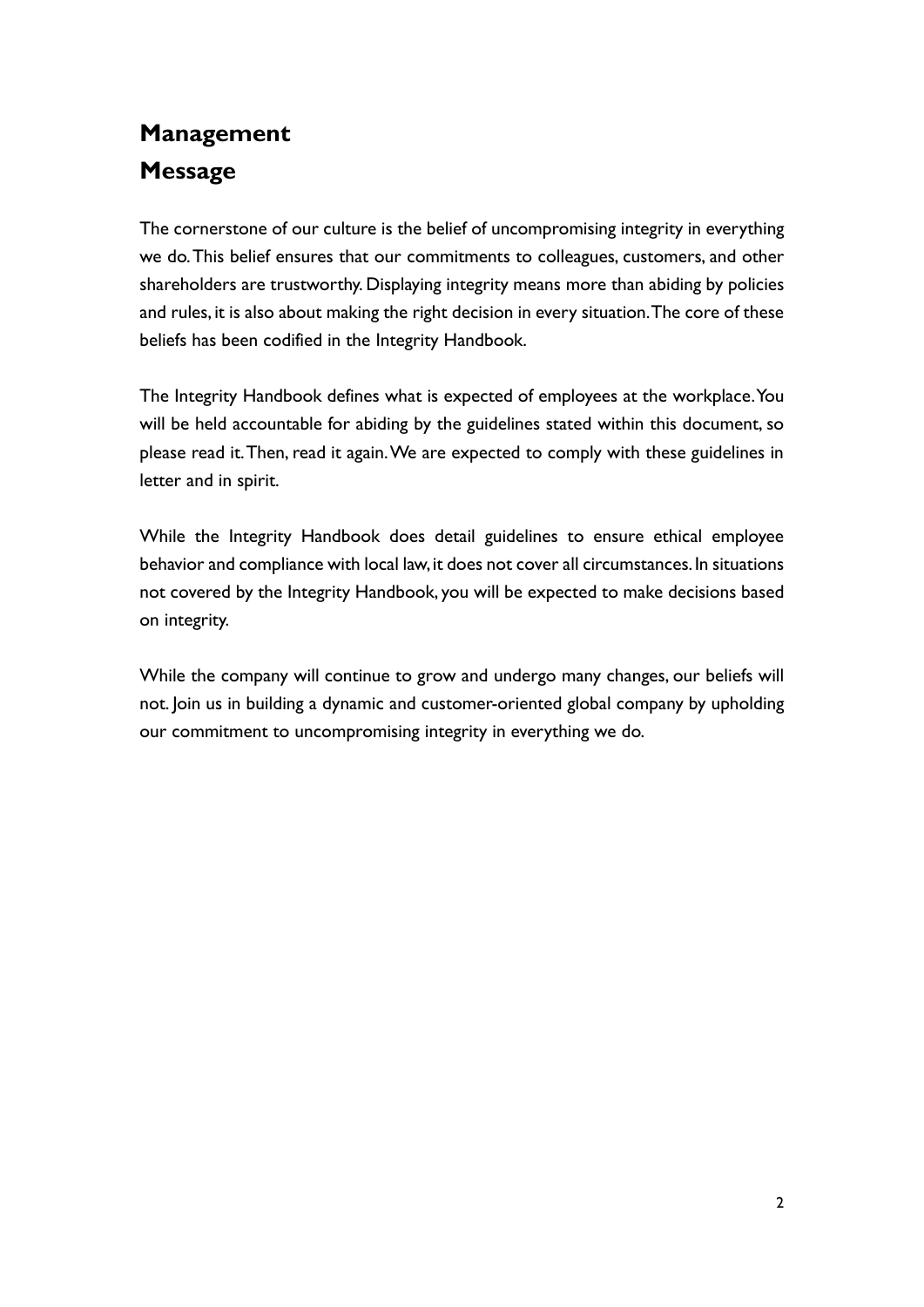## **Integrity**

Integrity stands for doing the right thing regardless of the consequences. Integrity is the foundation of our values and what we stand for as a company. **The Integrity Handbook (hereafter referred to as IH)** is the defining statement of expectations for employee conduct. This document contains rules, guidelines, and practices that sustain ethical standards throughout the company.

Integrity-first in words and actions is the golden rule of interaction among employees. Showing respect for colleagues by being honest and transparent is a non-negotiable standard. This type of behavior makes our work environment healthier, more efficient, and increasingly productive across functional and hierarchical boundaries.

How we operate internally also has a tremendous influence on our reputation among customers. If our processes and work habits lack integrity, chances are that our products and services will as well. Customers can immediately identify these types of weaknesses and come to define our company as an organization that doesn't deliver on the promises it makes to customers.

Integrity covers the entire spectrum of our company's operations. All employees are bound by the rules, guidelines, and practices stated within the IH. Local laws will take precedence over the IH when conflict between the two is unavoidable. If and when executive management deems an individual case to be extraordinary and outside the scope of the IH, an appeals process can be initiated at a local level to determine the most appropriate course of action.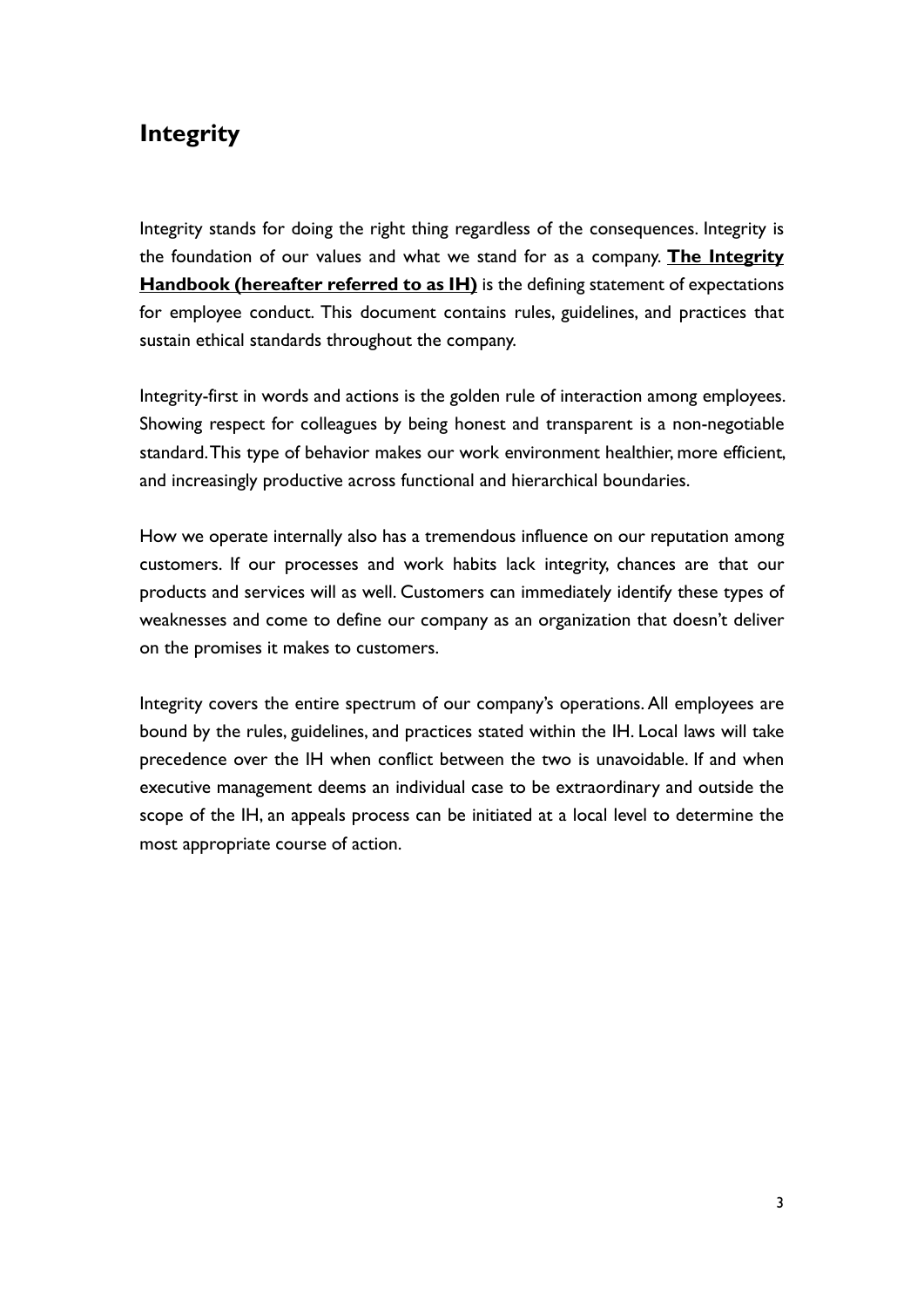## **Table of Contents**

### Chapter 1.About the Integrity Handbook

### 1.1 Purpose

- 1.2 Your Responsibility
- 1.3 Applicable Laws
- 1.4 Reporting IH Violations
- 1.5 Policy Changes and Waivers
- 1.6 Site-Specific Amendments

### Chapter 2.Avoidance of Conflicts of Interest

- 2.1. General
- 2.2. Gifts & Entertainment
- 2.3. Doing Business with Spouses, Relatives, or Friends
- 2.4. Fraternization
- 2.5. Additional Employment

### Chapter 3. Legal Compliance

- 3.1. General
- 3.2. Diversity, Equal Opportunity, and Respect
- 3.3. Discrimination and Harassment
- 3.4. Complaint Procedures
- 3.5. Accommodations for Disabilities
- 3.6. Workplace Violence
- 3.7. Alcohol and Drugs
- 3.8. Complaints to Government Agencies
- 3.9. Government Proceedings and Requests for Information
- 3.10. International Trade Regulations
- 3.11. Charitable Contributions
- 3.12. Bribes and Improper Payments
- 3.13. Antitrust Laws and Selling Practices
- 3.14. Fair Dealing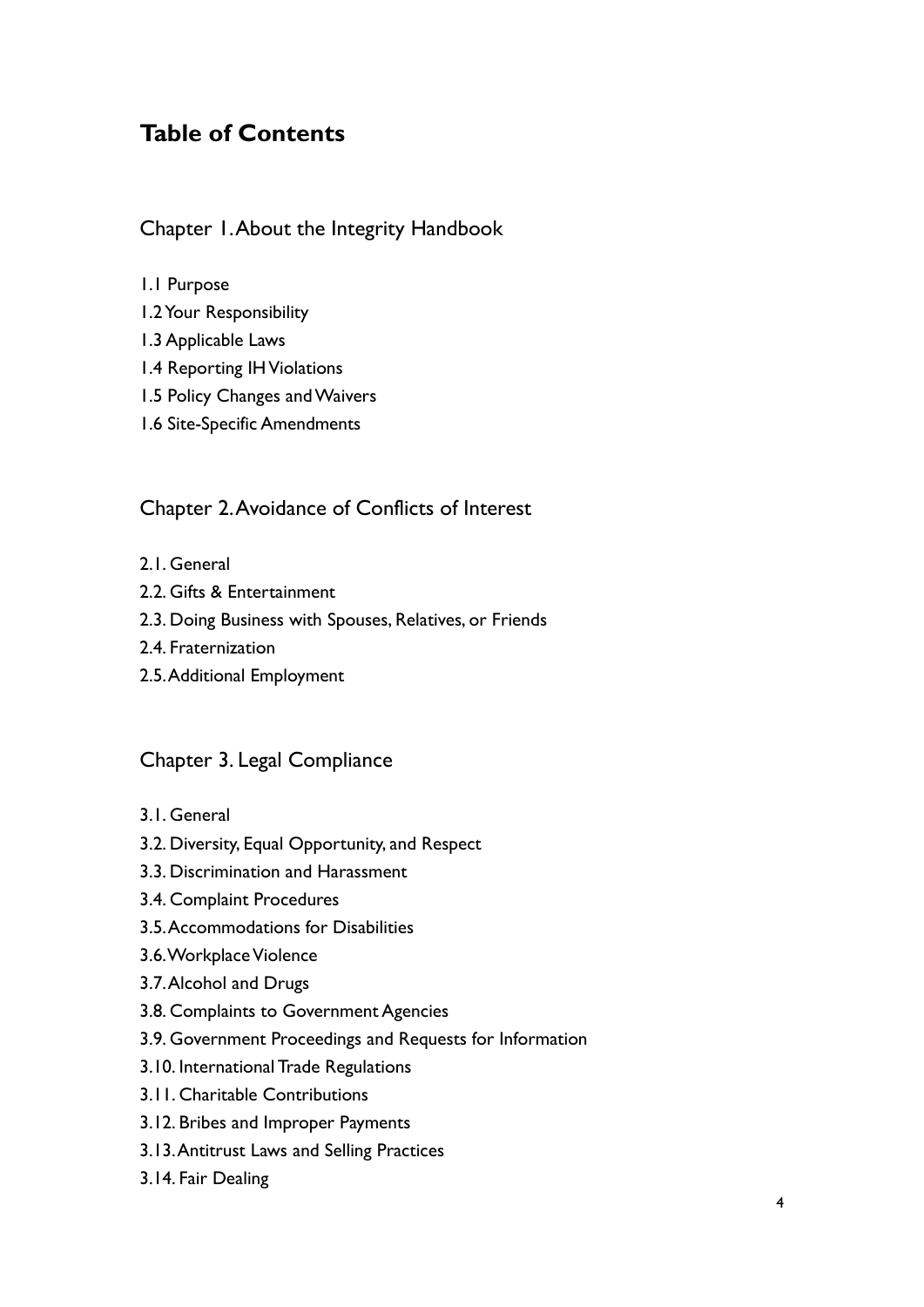- 3.15. Product Integrity
- 3.16. Patent and Copyright Laws
- 3.17. Environment
- 3.18. Health and Safety

### Chapter 4. Company Information and Assets

- 4.1. Confidentiality
- 4.2. Confidentiality of Personal Data
- 4.3. Insider Trading
- 4.4. Media Inquiries
- 4.5. Accuracy of Records and Integrity in Reports and Communications
- 4.6. Improper Influence on Audits
- 4.7. Commercial Transactions
- 4.8. Protecting the Trademarks
- 4.9. Company Property
- 4.10. Signature and Electronic Signature

### Chapter 5. Political Contributions and Activities

- 5.1. Group Contributions
- 5.2. Personal Contributions
- 5.3. Lobbying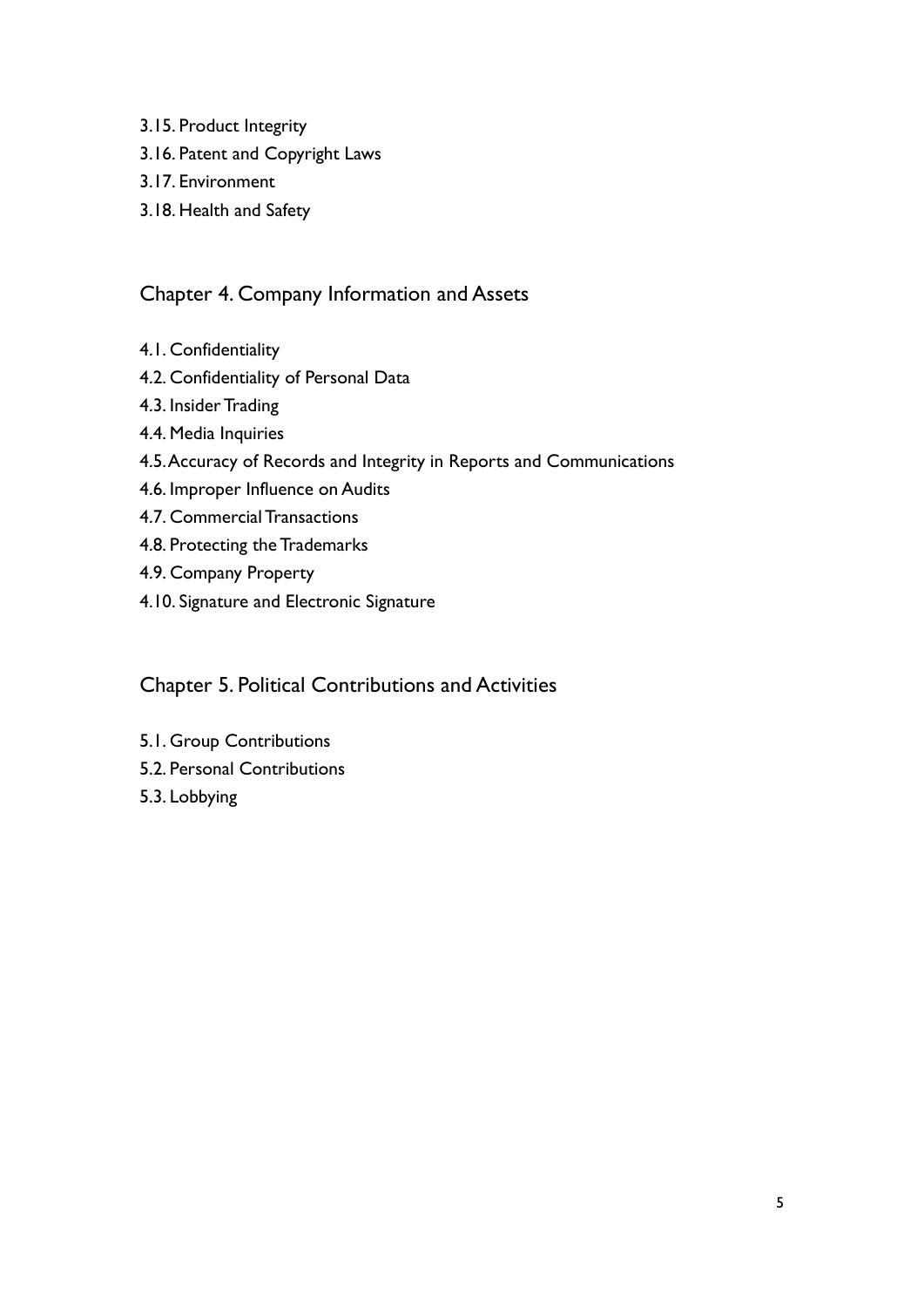# **Chapter 1. About the Integrity Handbook**

## **1.1. Purpose**

- **The IH is designed to describe how employees around the world can demonstrate integrity in their daily lives**
- **The IH sets forth fundamental principles of company business practices and related policies and guidelines**

The IH is a guide on how to live up the high standards of integrity. The IH helps guide employees to make the best possible decision when integrity plays a fundamental role in the decision making process. The IH is a global in scope and is designed to promote an integrity-based work environment at every site around the globe. This covers all employees, board members, temporary workers, independent contractors, and consultants providing services for the company. The IH sets forth fundamental principles of law and ethics governing acceptable business practices and serves as the basis for other policies and guidelines. Further, the IH contains guidelines on who you should contact if you have specific questions or concerns.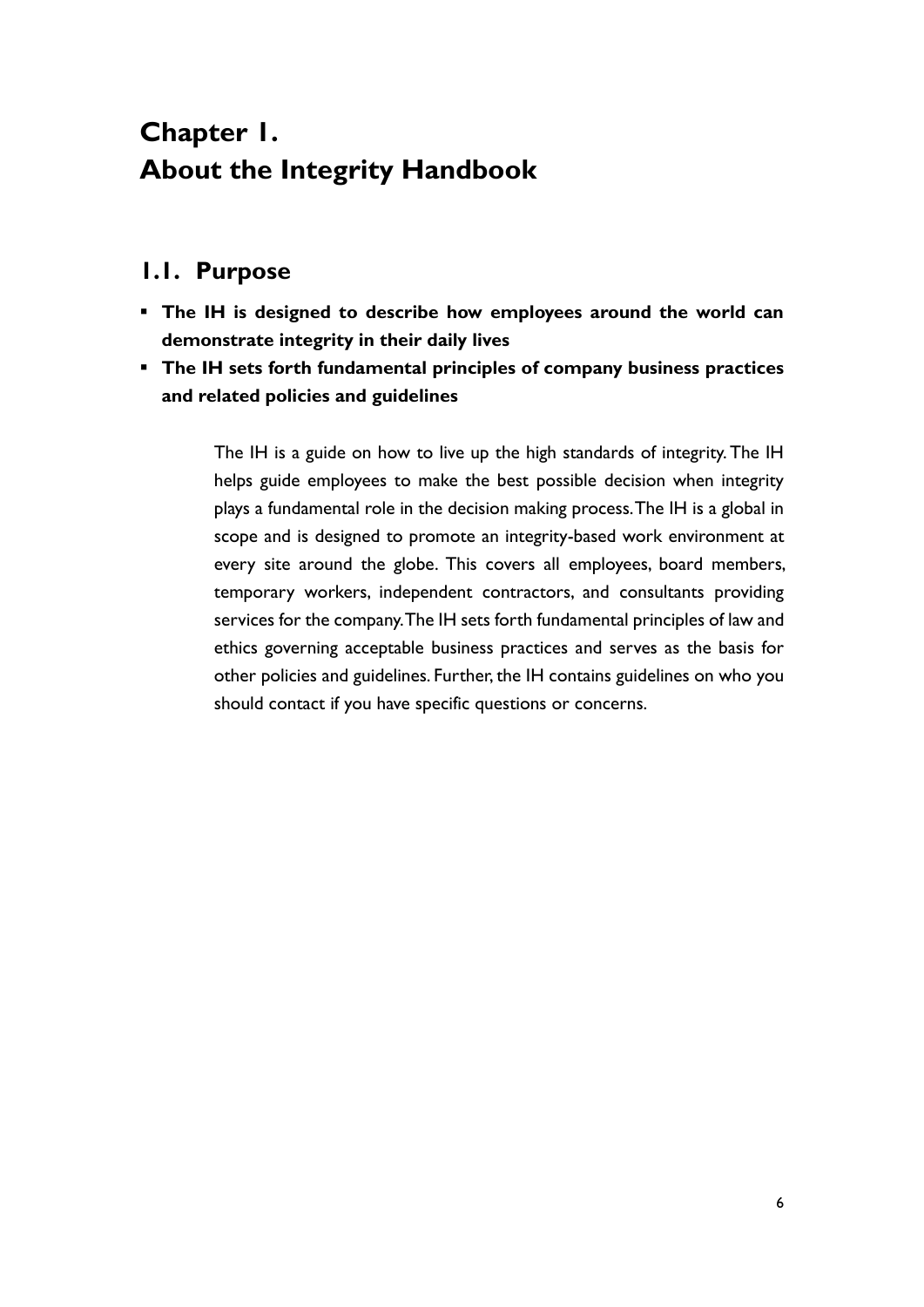### **1.2. Your Responsibility**

- **It's your responsibility to understand and comply with the IH, other company guidelines, and local laws**
- **It's your responsibility to raise questions and bring them to the company's attention**
- **Managers are responsible for assuring employee compliance with the IH**

As employees, it is your responsibility to read and understand the IH, as well as other company guidelines, and comply with them both in letter and spirit. Also, you are responsible for knowing and following the local laws that relate to your job.

It is also your responsibility to raise concerns that you may have about possible violations of the IH. *Violating the guidelines may result in corrective action up to and including termination of employment.*

However, most problems can be easily avoided by simply using good judgment and seeking guidance when questions arise.

You can ask yourself "Is this the right thing to do, is this legal, or is this permitted under the IH?" If the answer to any of these questions is no, you should immediately raise questions and discuss the situation with your manager. Supervisors at the manager level and above are responsible for preventing, detecting, and responding to compliance problems by leading with integrity, initiating periodic compliance reviews with employees, providing employees with related training and coaching, and taking prompt and effective action when appropriate.

If you have questions about the policies outlined in the IH or would like additional information, speak to your immediate supervisor.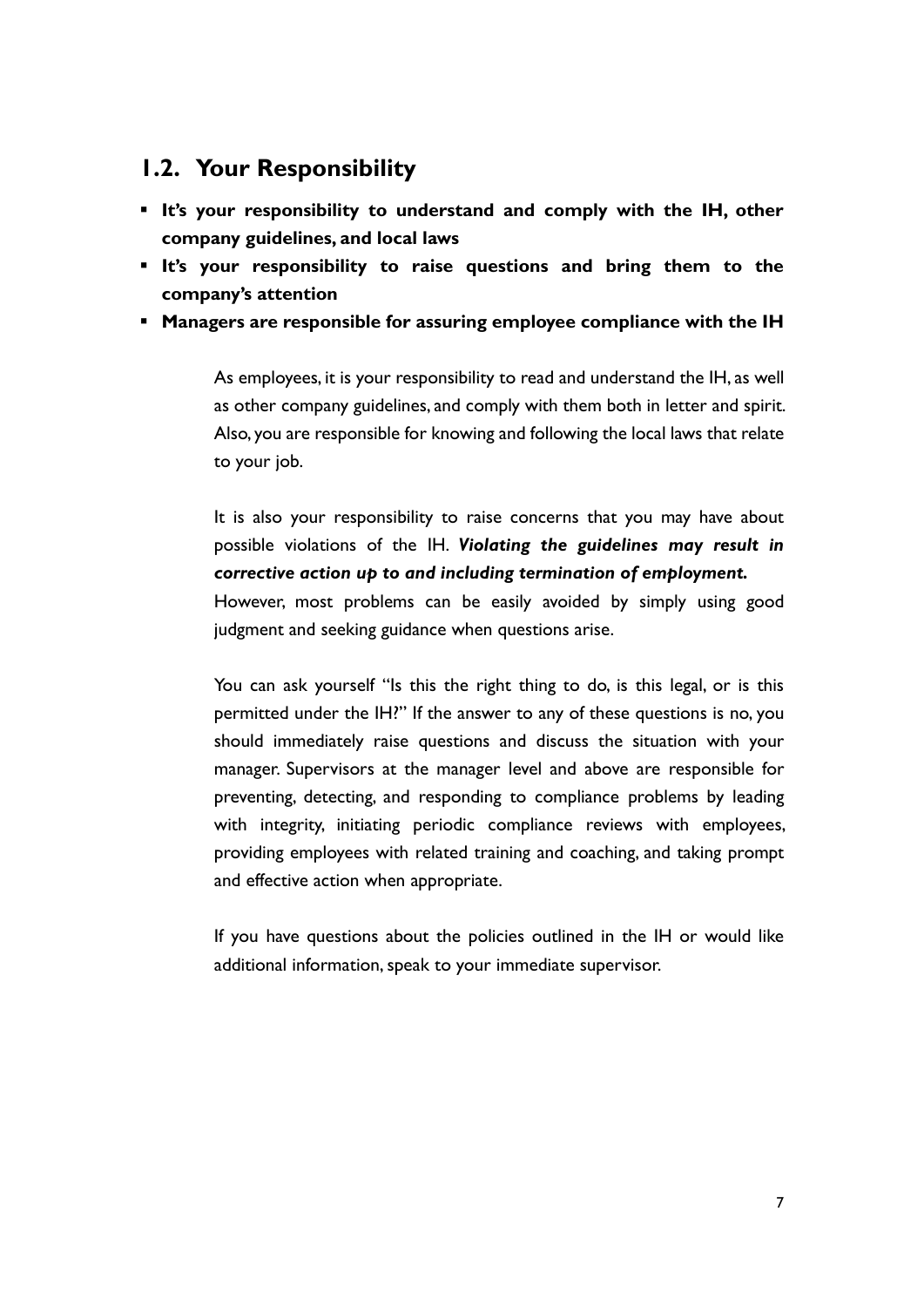## **1.3. Applicable Laws**

### ▪ **Employees should not be in violation of the IH or local laws**

If any provision of this IH or policy conflicts with local laws or regulations, the one with the higher standard will apply. If you believe you are in violation of a law or if you believe there is a conflict between applicable laws and the IH, consult with your immediate supervisor.

We acknowledge that there are differences in local laws and practices between countries. In some instances, the IH establishes policies and/or requirements that would not otherwise be required in some countries. In keeping with the commitment to meet the highest standards of business conduct wherever we do business, all employees must comply with all aspects of the IH, even if it is not required by local laws.

Throughout this IH, references to applicable laws include any law, rule or regulation applicable to the company, its employees, or directors.

### **Question 1.3.1**

There is a conflict between the IH and a local law. Which should I follow?

#### **Answer:**

If any provision of the IH or policy conflicts with local laws or regulations, the one with the higher standard will apply.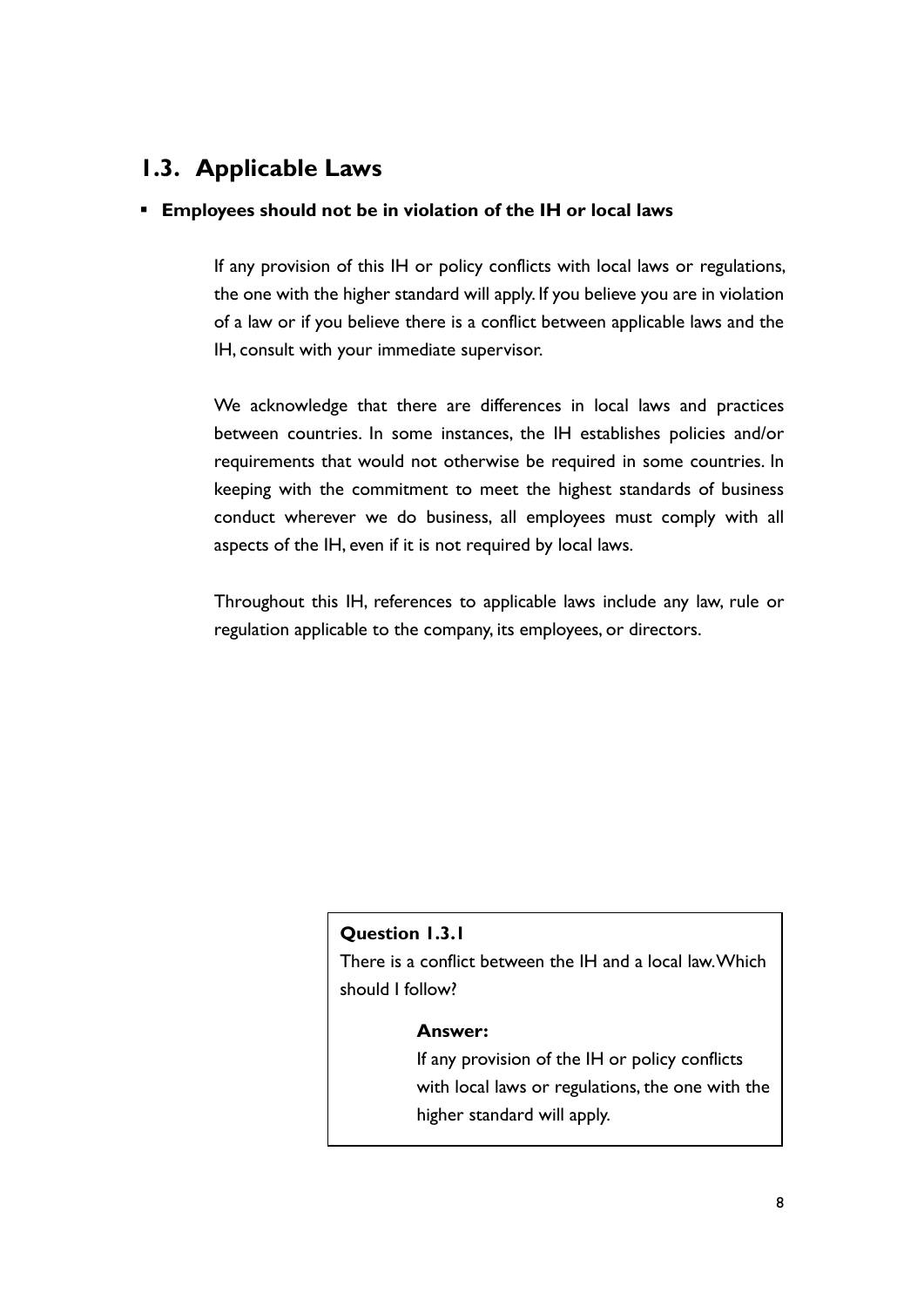## **1.4. Reporting IH Violations**

- **You are required to report any violations of the IH**
- **Employees should not take any action against another individual or reporting IH violations**

It is important to report all violations or suspected violations of the IH. Everyone should be vigilant for reporting IH violations appropriately. The company maintains an integrity reporting system that you can use to report suspected violations of the IH. You may also report violations to management anonymously.

It is against company policy for any employee to take any action against another employee for reporting or threatening to report a violation of this IH. It is also against company policy to take any action against any employee for providing information or assisting in an investigation of activities which he or she reasonably believes violates applicable law. If you believe that you have been the subject of impermissible retaliation, please inform your manager or department head.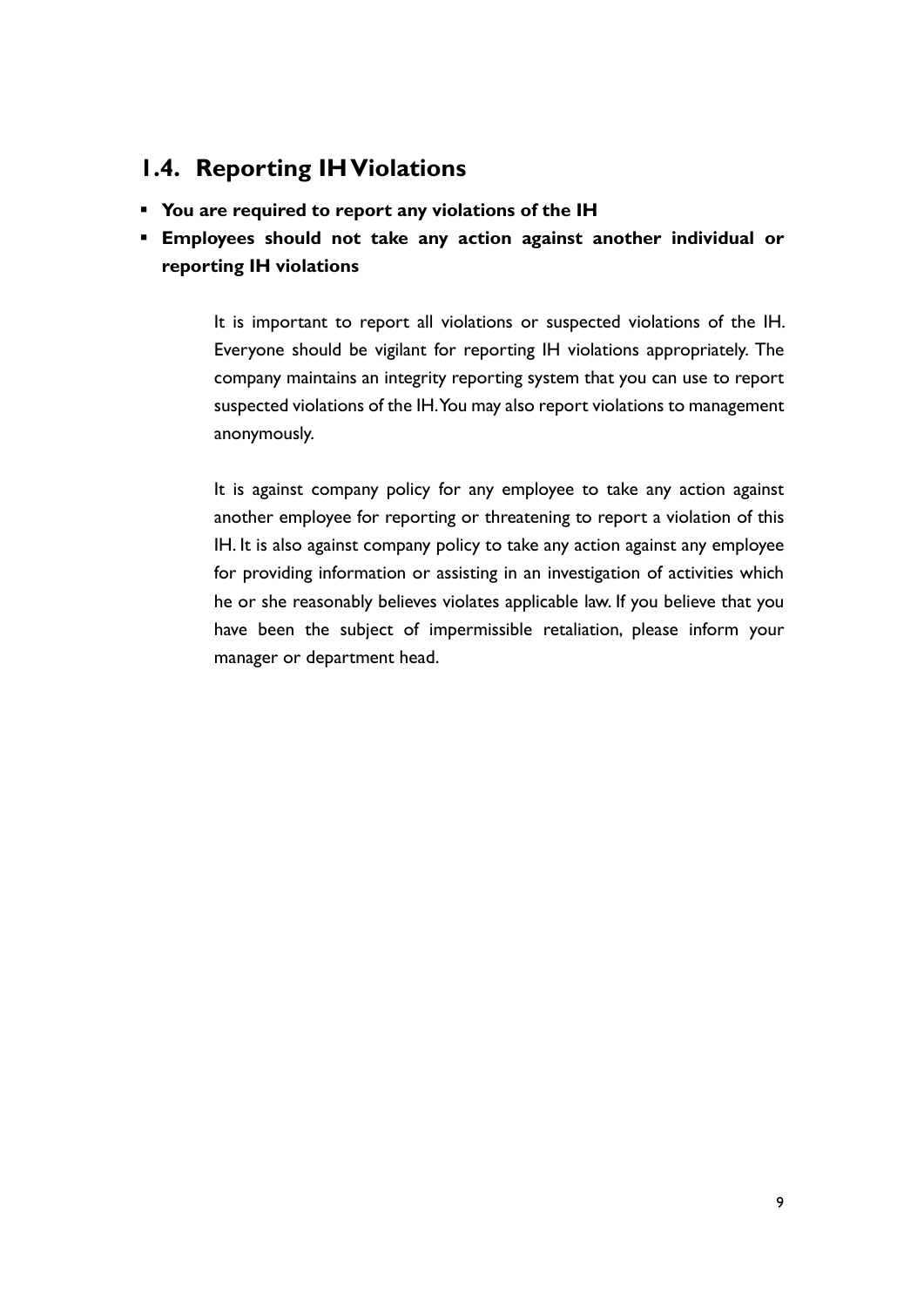## **1.5. Policy Changes and Waivers**

### ▪ **The company has the right to change and/or waive the provisions of the IH**

The company reserves the right to make changes and/or waivers without notice, but will disclose any changes that influence your work as soon as possible. The provisions of the IH may only be waived by the Chairman. Any waiver of this IH will be promptly disclosed as required by law.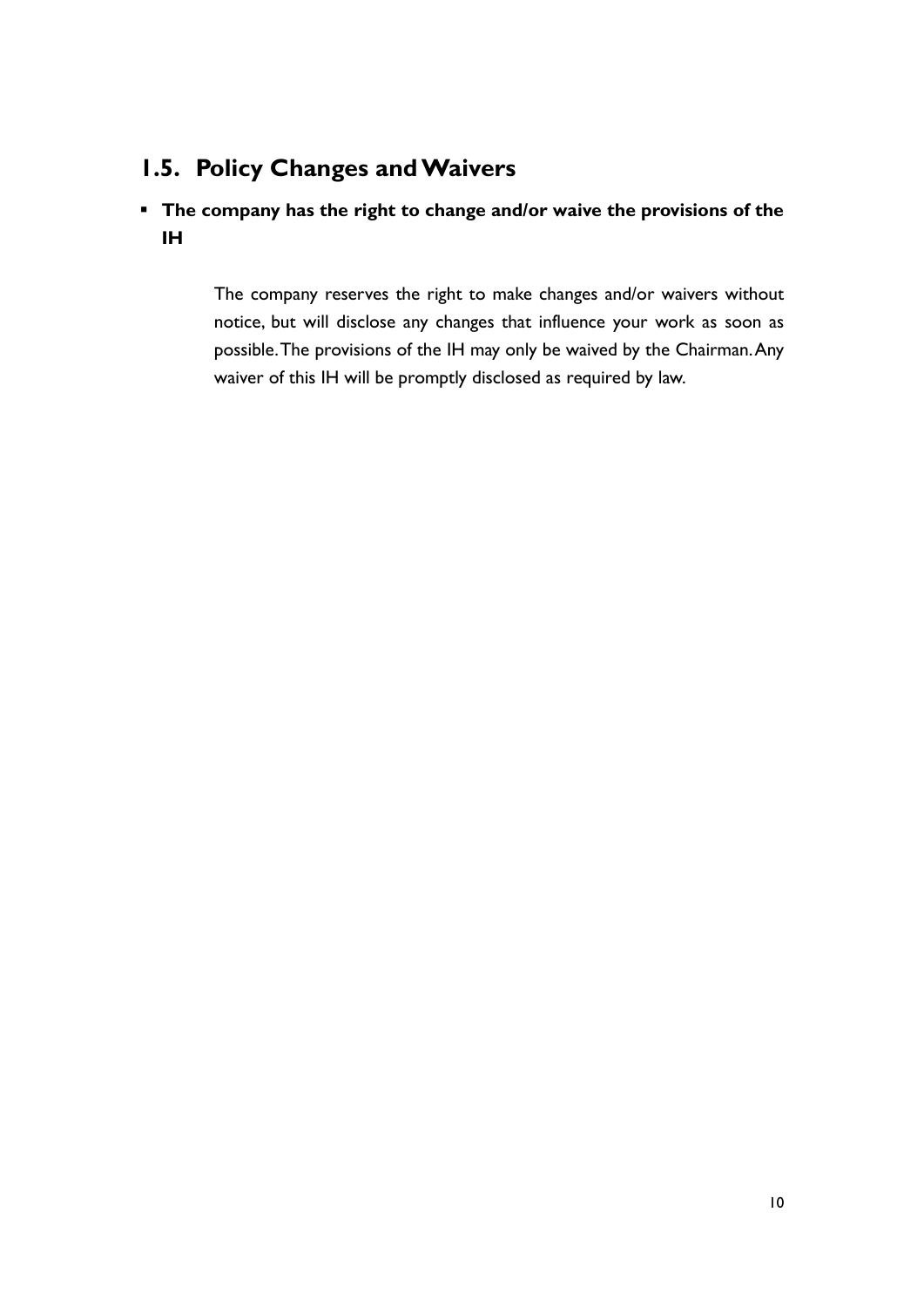### **1.6. Site-Specific Amendments**

- **The IH regulations are standard and all efforts should be made to comply with the original meaning**
- **The process of seeking approval for a local amendment to the IH if a conflict between local laws, customs, or traditions and the IH becomes inevitable**
- **The original text of the IH cannot be altered**
- **All approved amendments will appear in the localized IH as Q & A in additional section at the back of the document**

If necessary, local sites may apply for approval to add amendments to the IH when local laws, customs, or traditions conflict with the letter and spirit of the IH regulations. An amendment, which will be in the form of  $Q$  & A at the back of the original document, will address a local issue and layout the policy that deviates from the original IH regulation.

To apply for an amendment to the IH, prepare a proposal that includes: 1) the original regulation, including number and title, 2) the reason why a sitespecific amendment is necessary, and 3)  $Q$  & A (s) that defines the amendment.

The completed proposal should first be submitted to the managing director or president of the local site. If it is approved, the proposal should then be forwarded to corporate human resources for final consideration. The site will be notified of decision immediately after it has been reached.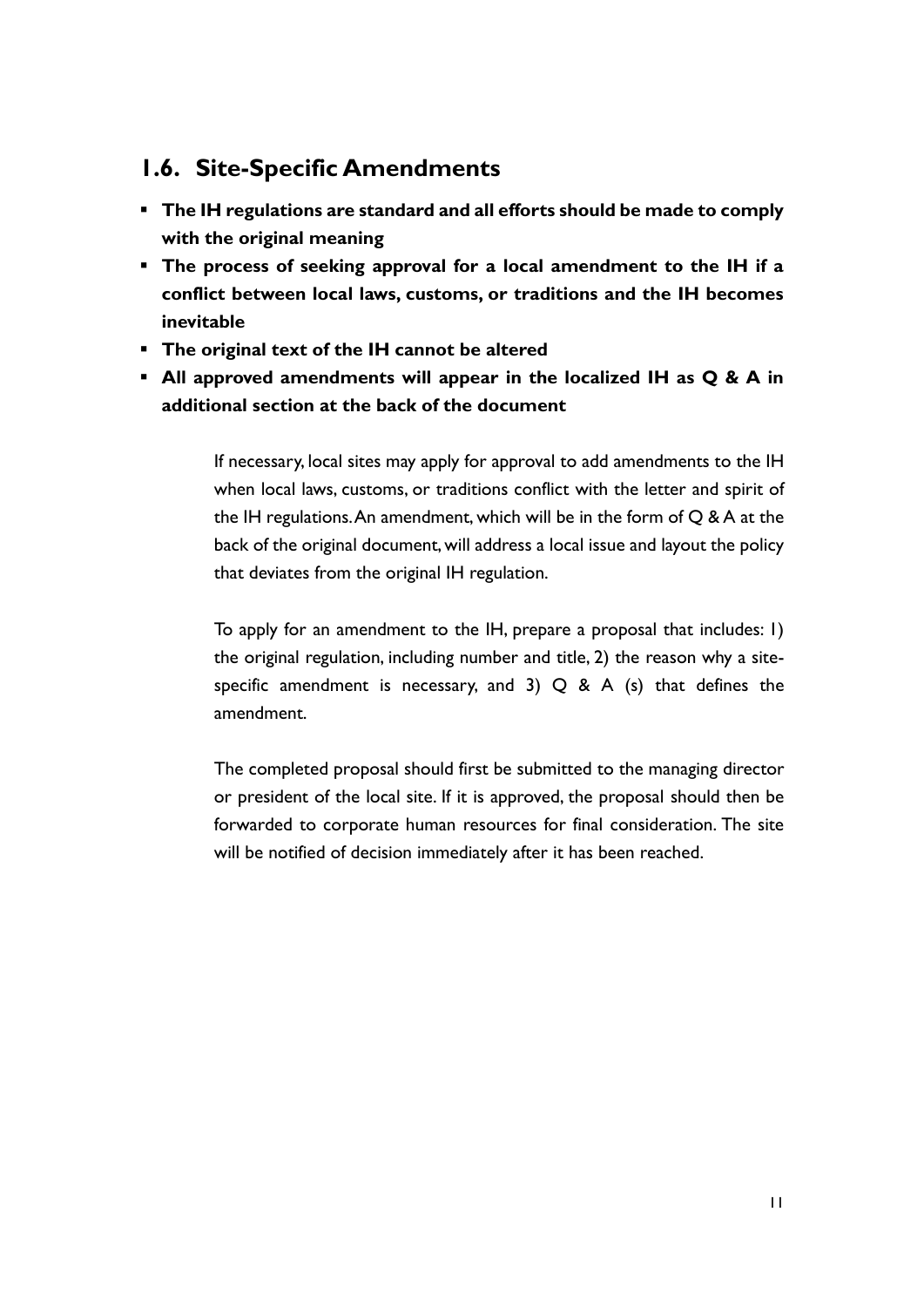# **Chapter 2. Avoidance of Conflicts of Interest**

## **2.1. General**

- **Prevent conflict of interest between an individual and the company**
- **Business decision should be made in the best interest of the company**

Board of directors, managers, and all employees are responsible for evaluating activities that may be considered a conflict of interest, and avoiding getting improper benefits for parents, children, second-degree relatives, spouses, or themselves from their positions in the company. All business decisions should be made solely in the best interests of the company. If there might be a conflict of interest, directors should report to the board while managers and all employees should report to the president for approval.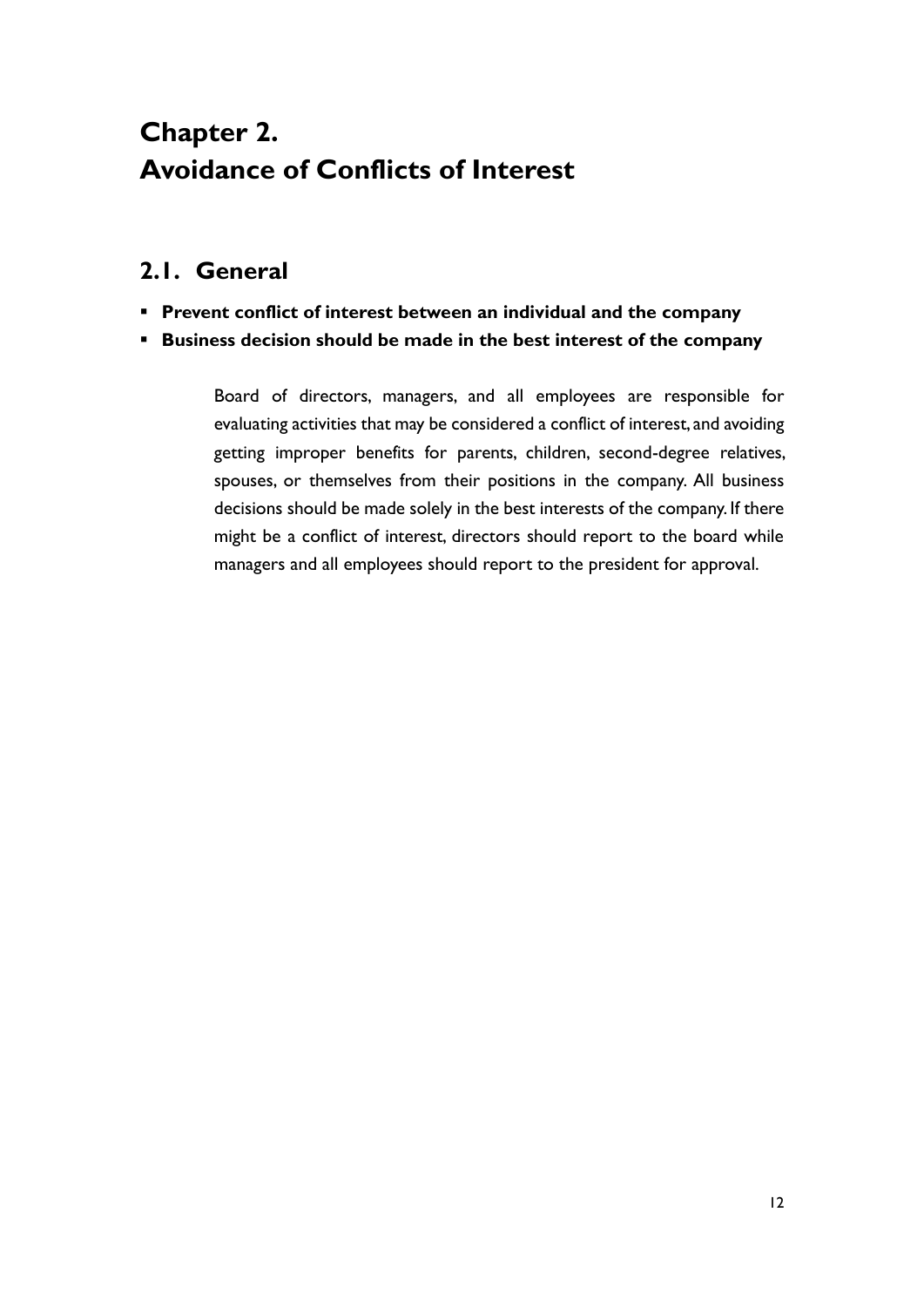### **2.2. Gifts and Entertainment**

- **An employee should never offer or accept a bribe and a kickback**
- **In general, employees may not give or accept anything of value from a third party**

An employee should never offer or accept a bribe or kickback. Employees may not give or accept anything of value from anyone, doing so might compromise (or appear to compromise) the objectivity of a business decision. This restriction applies to gifts and entertainment given to or received from representatives of current or potential customers, channel partners, suppliers, other business partners and competitors, as well as their families, your family, and others who you or they have close personal relationship with.

### **Question 2.2.1**

One of my vendors offered me a free trip to a golf event it is sponsoring. Can I accept the trip as long as it doesn't affect my purchasing decisions?

### **Answer**

No. Accepting a free trip from a vendor is a violation of company policy.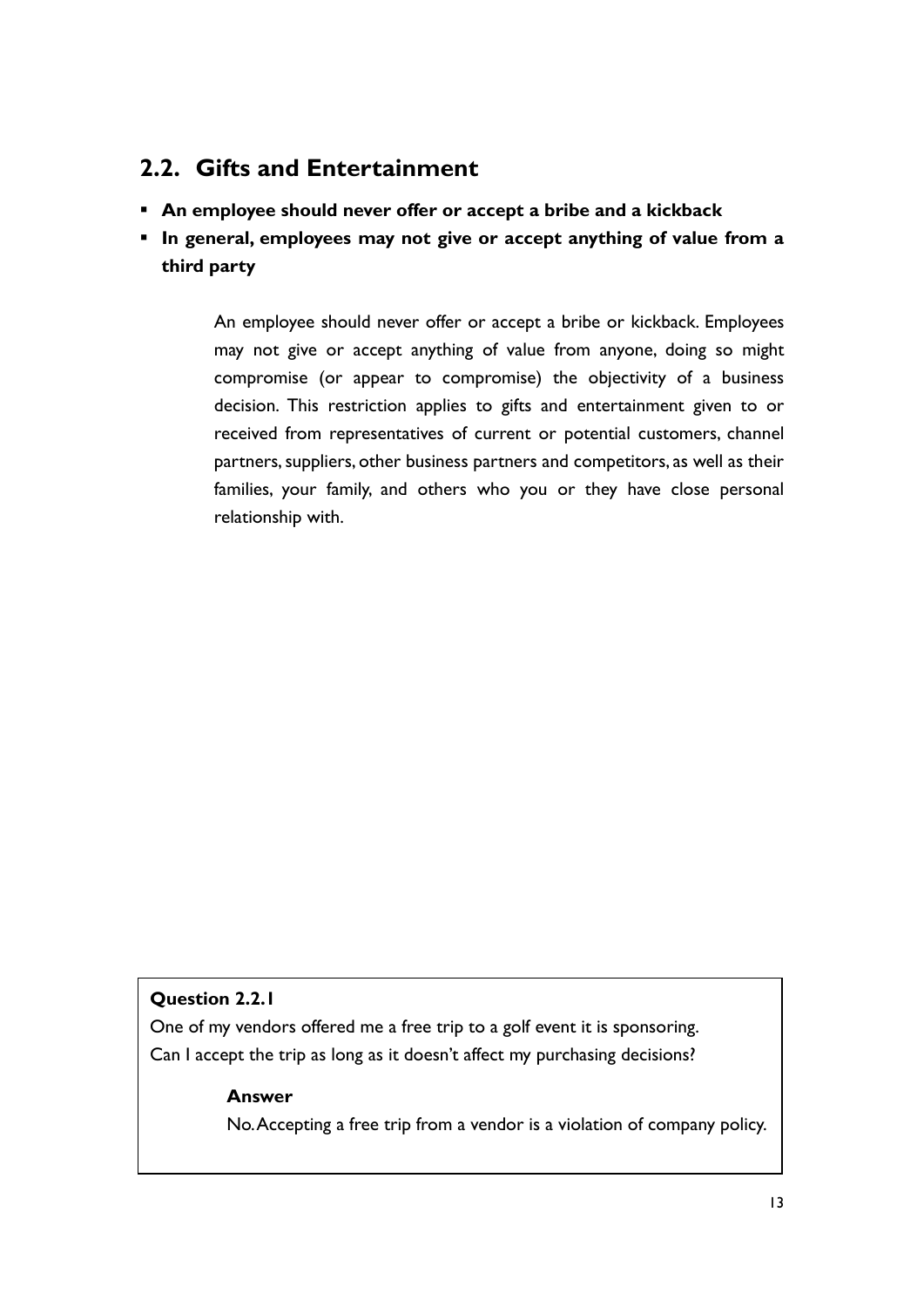## **2.3. Doing Business with Spouses, Relatives, or Friends**

▪ **Employees must obtain written approval from the management and the president to do business with parties such as friends, relatives, or spouses**

> The company's interests must be the top priority when doing business with parties such as friends, parents, children, second-degree relatives, or spouses. You must disclose to your manager all situations where you may be conducting business with members of your family, your friends or others with whom you have a close personal relationship. If an employee is permitted to do business with these members, they will be required to remove themselves from decisions relating to such transactions. You may not use personal influence to get the company to do business with a company in which your family members or friends have an interest. Prior to conducting business with parties such as friends, relatives, or spouses, a written approval from the management and the president must be obtained.

### **Question 2.3.1**

Can I hire my friend as an external speaker for a training program? Three speakers submitted bids for the job, and his/hers is the most competitive.

#### **Answer:**

You may hire a friend as an external speaker as long as the decision is not in any way influenced by your relationship with him/her. However, you must first get written approval from your supervisor and the president.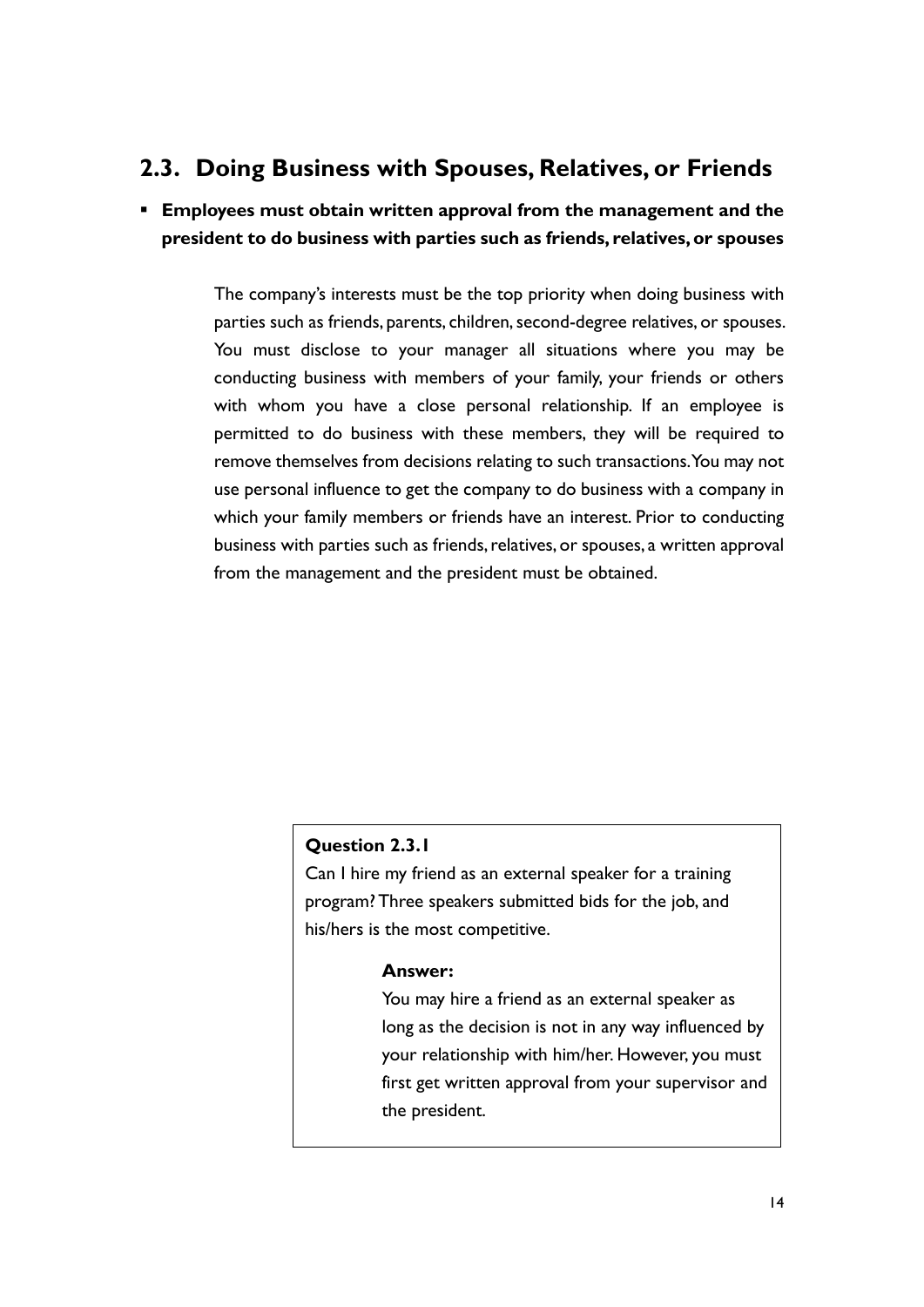### **2.4. Fraternization**

- **We respect the personal relationships of employees**
- **Employees must use good judgment in ensuring that personal relationships do not negatively impact the company's interests**

We recognize and respects the rights of employees to associate freely and to pursue personal relationships with those they encounter in the work environment. Employees must use good judgment in ensuring that those relationships do not negatively impact their job performance, their ability to supervise others, or the work environment. Any workplace conduct arising from a romantic relationship, intimate relationship, family relationship, or friendship between employees may be improper if the conduct creates an uncomfortable work environment for others.

Favoritism, open displays of affection, and making business decisions based on emotions or friendships rather than on the best interests of the company are examples of inappropriate conduct. Employees who find themselves in an intimate relationship or friendship should use good judgment. Employees in a reporting relationship with someone that they are consensually dating, romantically involved with, living with or related to must inform the supervisor or HR. The company will work with both individuals to try to separate their employment responsibilities from their personal relationship in order to protect the interests of both employees and others and to avoid any conflict of interest.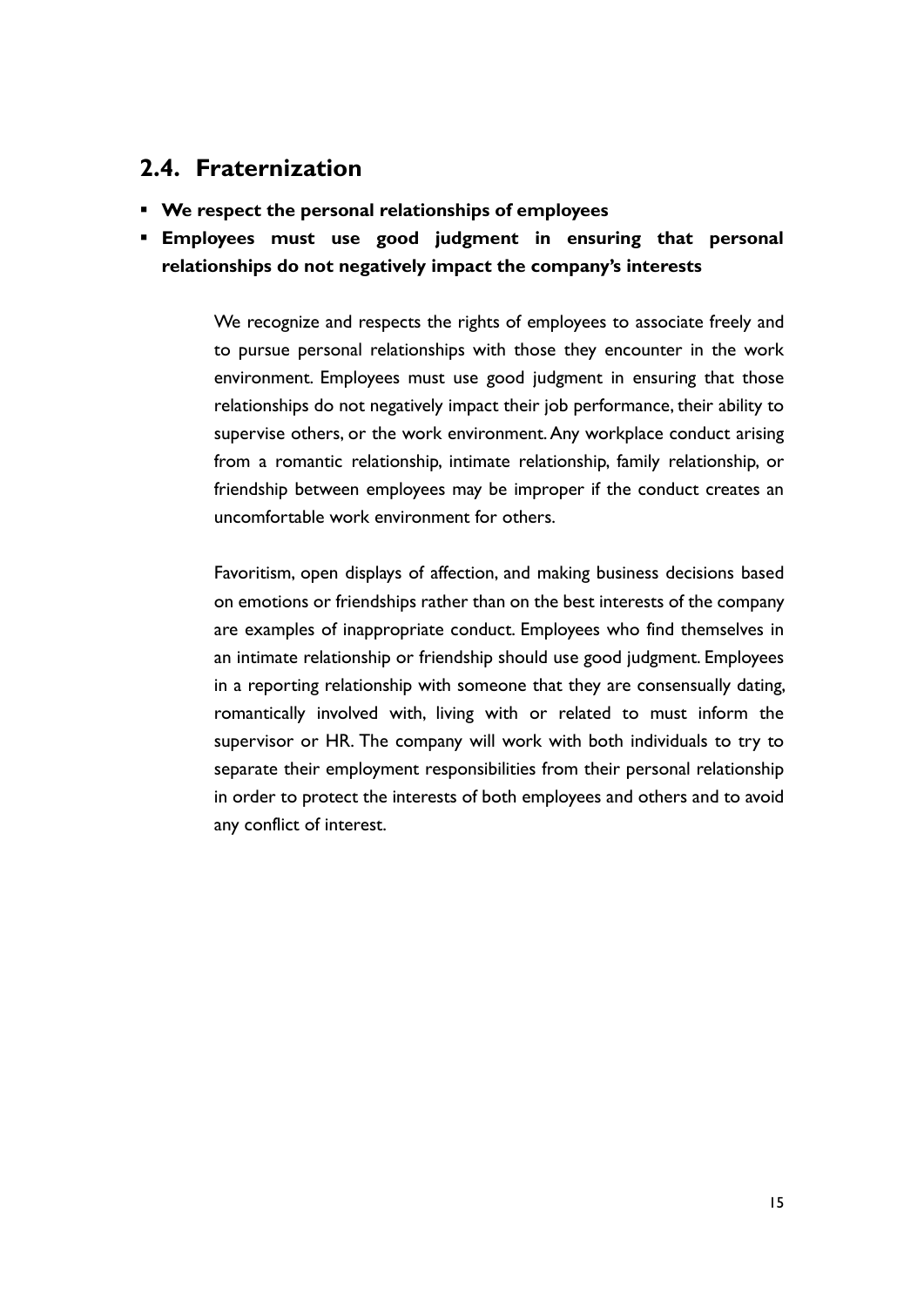## **2.5. Additional Employment**

During the course of employment, any work performed for another **organization must be approved with documents by the management and the president**

> Unless employees receive approval document from the management and the president, additional employment by another organization is prohibited. Any outside activity must be strictly separate from company's interests and should not interrupt employee work performance. In addition, approval must be obtained from the CEO of the company before serving on the board of directors or acting as an officer for another organization. During such service, employees may not make, participate in, or influence decisions that affect the relationship of an organization with our company or make decision on behalf of our company.

> Furthermore, the organization at which an employee seeks additional employment must not be illegal, immoral, or otherwise reflect negatively on our company. If you need to seek approval, contact your immediate supervisor.

### **Question 2.5.1**

May I work part-time for another company that is not in the high tech industry?

### **Answer:**

Unless employees receive approval from the management and the president, additional employment by another company is prohibited.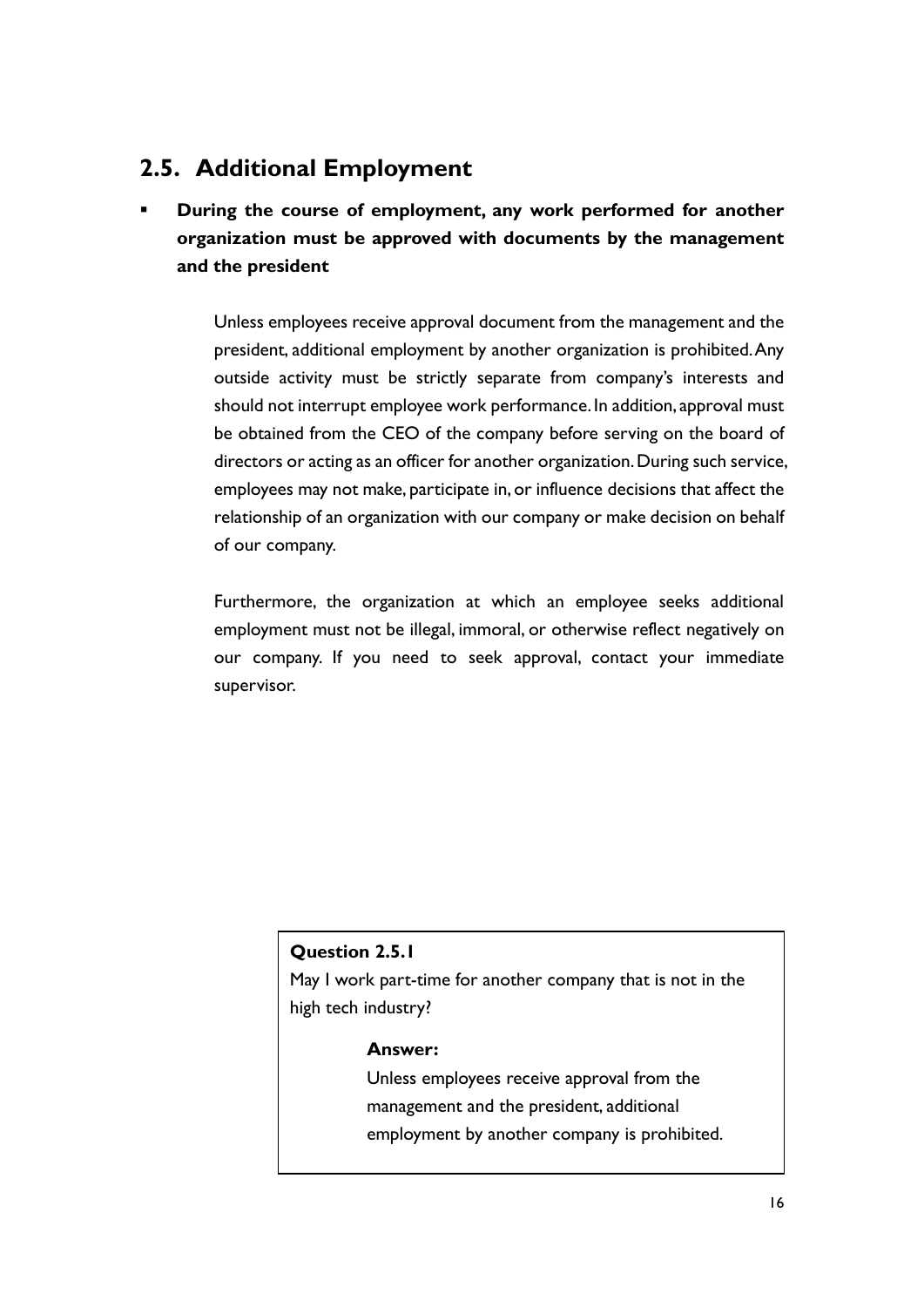# **Chapter 3. Legal Compliance**

## **3.1. General**

- **Board of directors, managers, and all employees must comply with local laws**
- **Corrective action may be applied to any non-compliance with the law**
- **Definition and vicinity of the word misconduct**

Board of directors, managers, and all employees are required to comply with all applicable laws where we do business. Any instance of non-compliance with applicable laws or misconduct may subject the employee to corrective action up to and including immediate termination of employment, recovery of damages, and filing of criminal charges. Misconduct is illegal or harmful activity that involves or affects the company and/or its employees.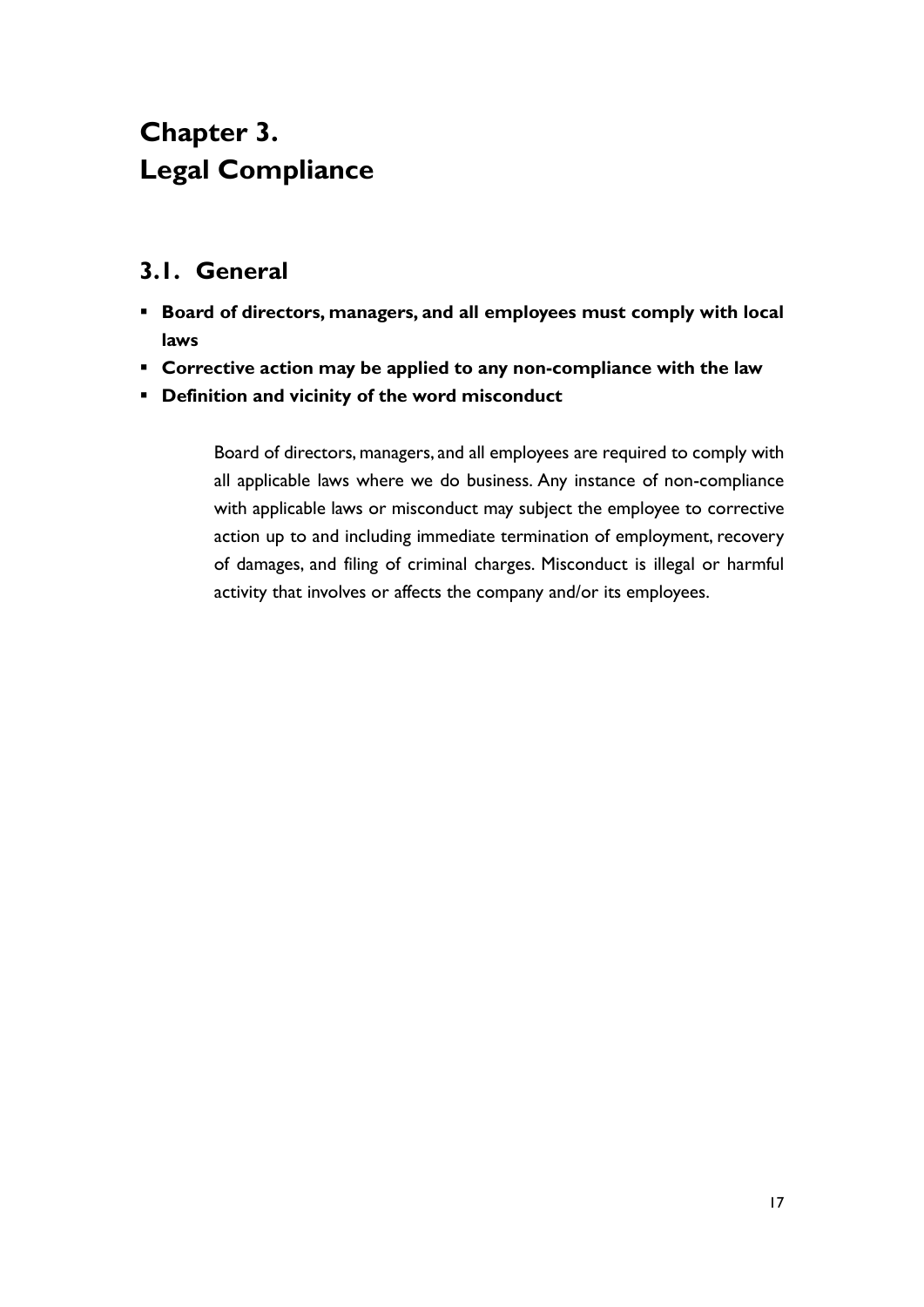## **3.2. Diversity, Equal Opportunity, and Respect**

- **An open-mind and respect for diverse cultures will encourage innovation and engagement, which gives the company with a wider range of viewpoints, abilities, and experience**
- **The company provides equal opportunity for advancement and embraces this idea in HR management around the globe**
- **The company is dedicated to maintaining a clear path for communication and opinions**

Diversity at the company is an essential ingredient of innovation and excellent business performance. The wide-ranging perspectives, abilities, and experiences of our workforce are keys to the success of our company and our people. We will treat others with respect and fairness at all times, just as we wish to be treated ourselves. Open communication is a cornerstone of our culture.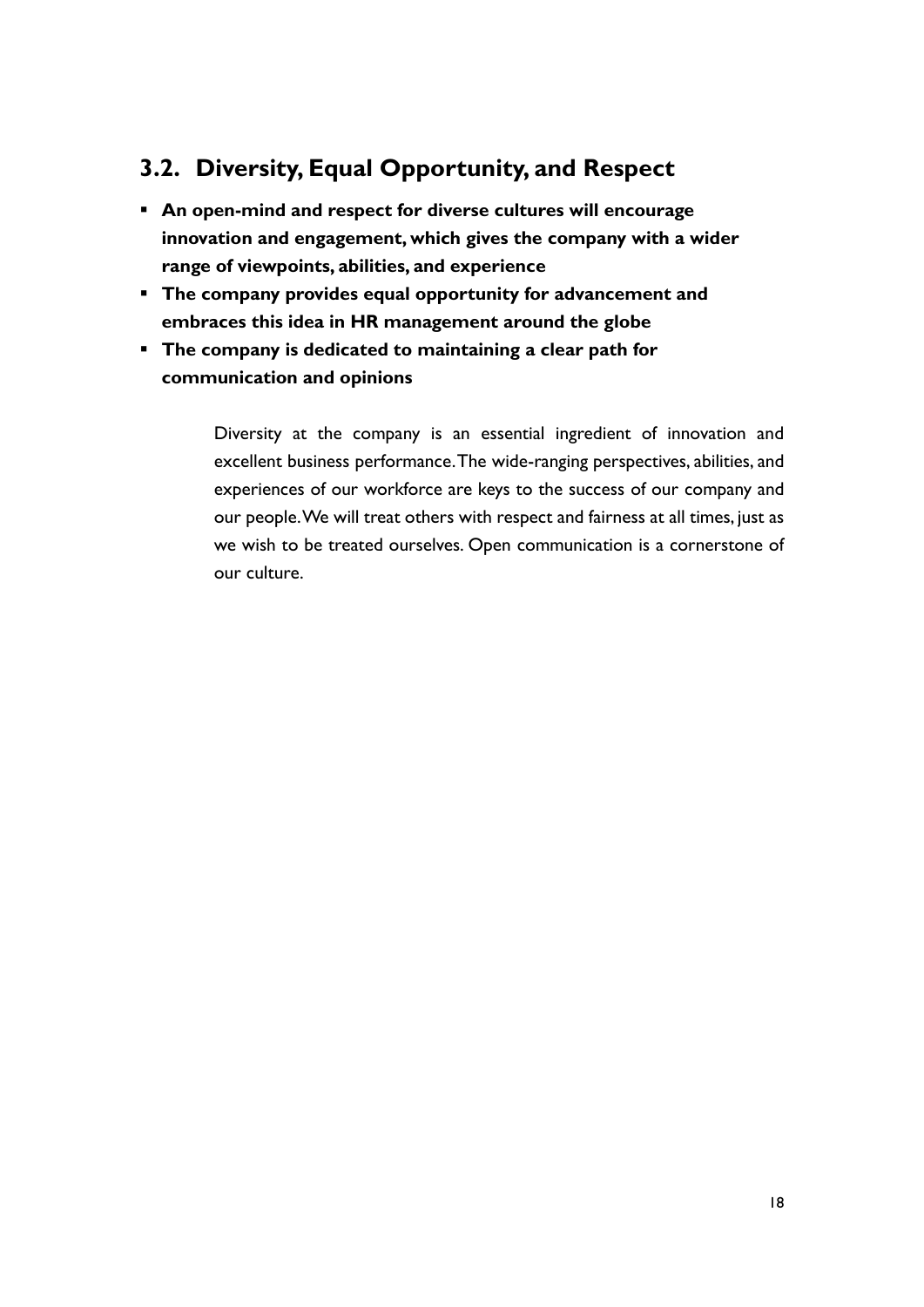### **3.3. Discrimination and Harassment**

- **The Zero Tolerance policy applies to all forms of discrimination and harassment**
- **The Zero Tolerance policy applies to all individuals and areas of the employment**
- **Zero Discrimination: All employment decisions are to be made without regard to non-job related factors**
- **Zero Harassment: The company maintains a harassment free environment for its employees**

The company is committed to maintain a working environment free from discrimination and harassment. This principle applies to all areas of employment, including recruitment and hiring, training, performance evaluations, promotions and transfers, compensation and benefits, and social and recreational programs. This policy applies to our directors, employees, applicants, customers, and business partners (including independent contractors, vendors, and suppliers).

All employment decisions are to be made without regard to non-job related factors, such as race, color, age, gender, sexual orientation, gender identity and expression, ethnicity or national origin, religion, political affiliation, marital status, pregnancy, family responsibilities, veteran status, citizenship, disability, military status, genetic information or any other basis prohibited by law. For purposes of this policy, harassment includes slurs and any other offensive remarks, jokes and other verbal, non-verbal, graphic, electronic or physical conduct that could create an intimidating, hostile, or offensive work environment.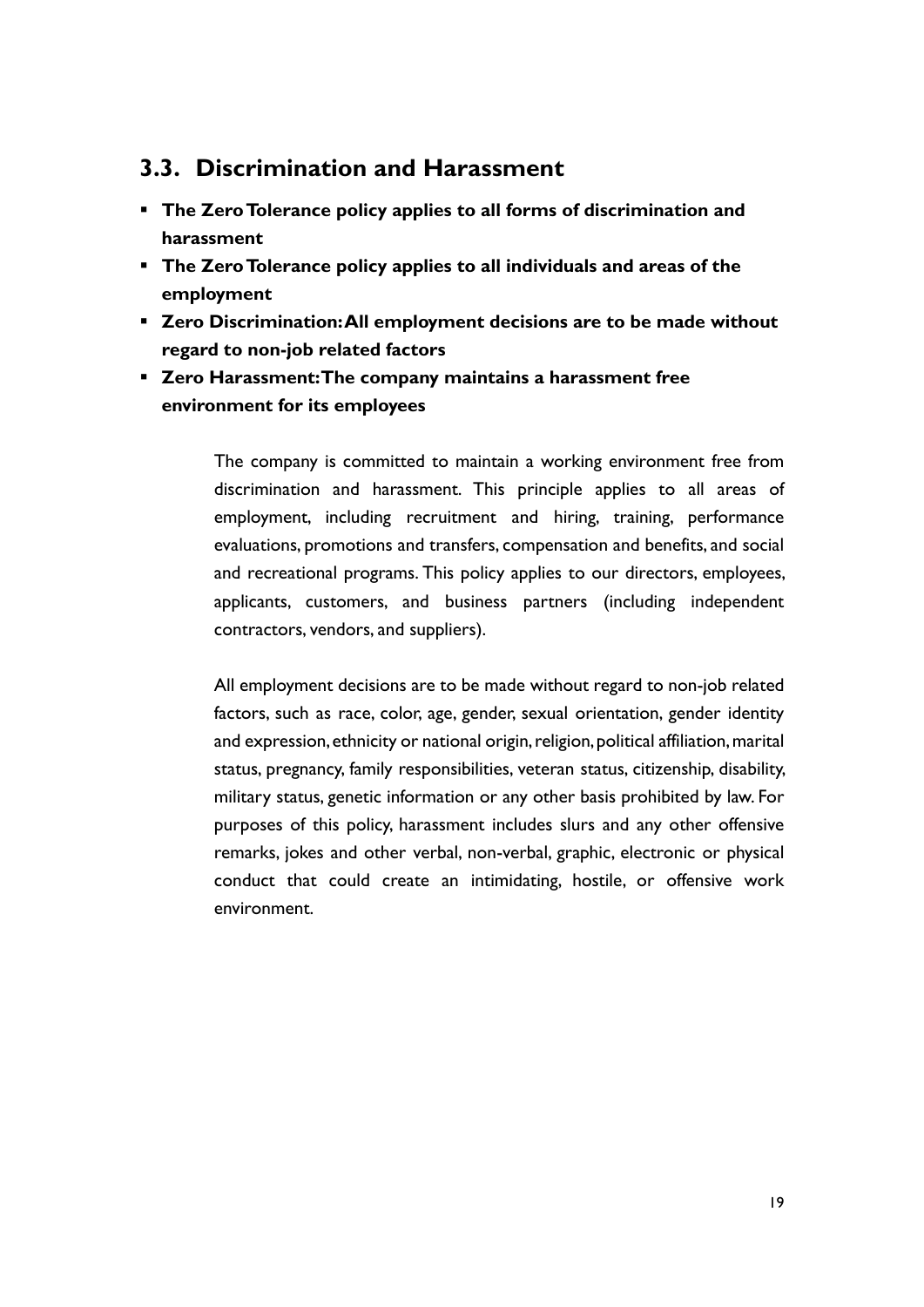## **3.4. Complaint Procedures**

- **Employees are obligated to report and file a complaint in response to any violation of the Zero Tolerance policy**
- **A channel will be available to file discrimination or harassment complaints; every complaint will be reviewed and remain confidential**
- **During an investigation, all parties must cooperate and provide assistance**
- **If the Zero Tolerance policy is violated, appropriate action will be taken against the violator(s)**

The company will promptly and thoroughly investigate all complaints of discrimination or harassment. It is the responsibility of every employee to bring those types of issues to the attention of the management so that the appropriate steps can be taken to resolve the issue. We cannot help resolve a discrimination, harassment, or retaliation problem unless we know about it. Employees are expected to cooperate fully in any such investigation.

If any employee is determined to have violated the Zero Tolerance policy, the company will take the appropriate corrective action. All employee inquiries and reports made in good faith will be kept strictly confidential to the extent possible, regardless of the outcome of the investigation.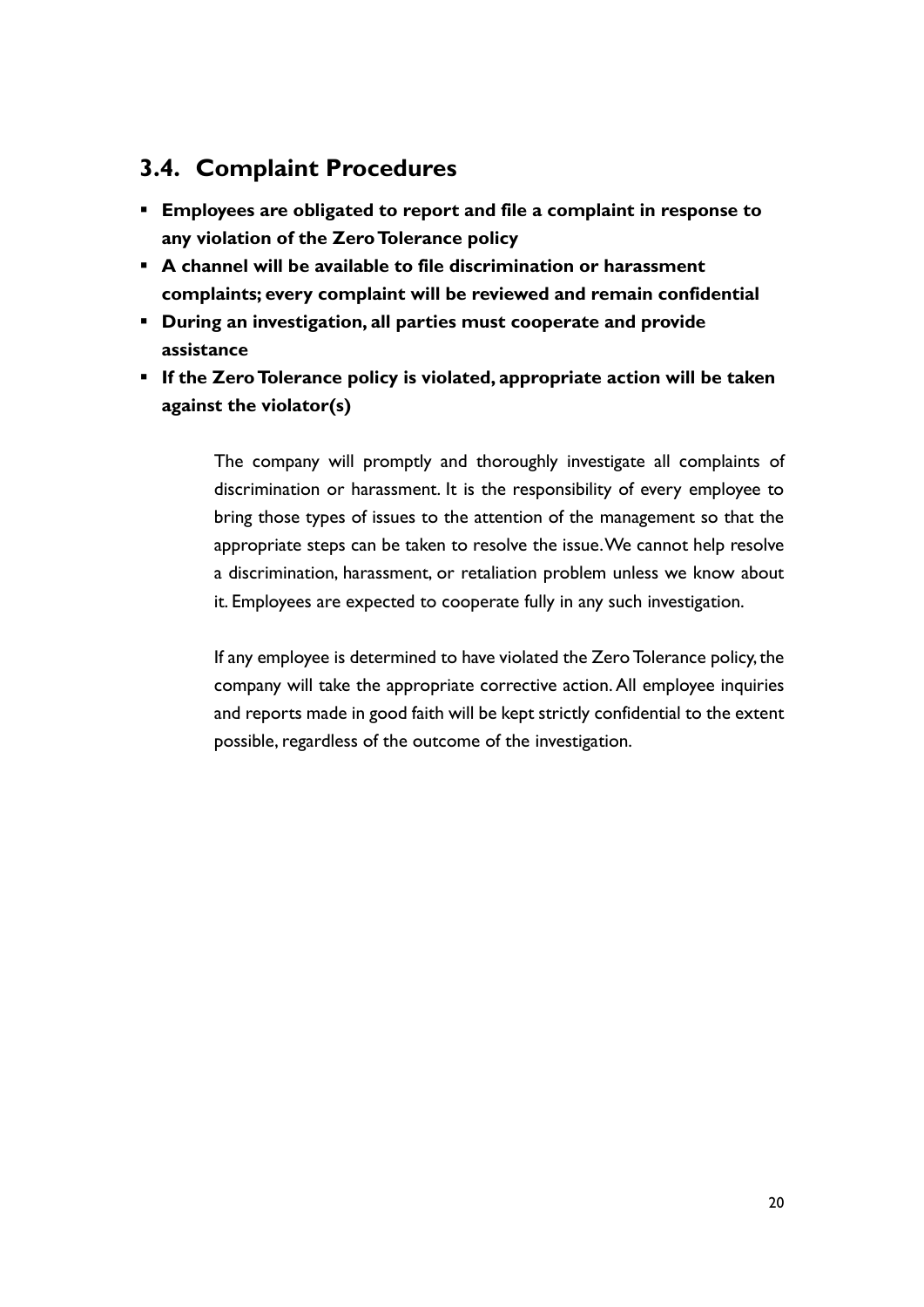## **3.5. Accommodations for Disabilities**

- **The company values the skills and talents of each individual and continues to develop an environment that accommodates those with disabilities**
- **For assistance, please check with your immediate supervisor**

It is the policy to regard all people, with or without disabilities, as individuals with unique skills and abilities. The company will provide a reasonable accommodation to a qualified employee who has a physical and/or mental disability. If you believe you need an accommodation, contact your immediate supervisor.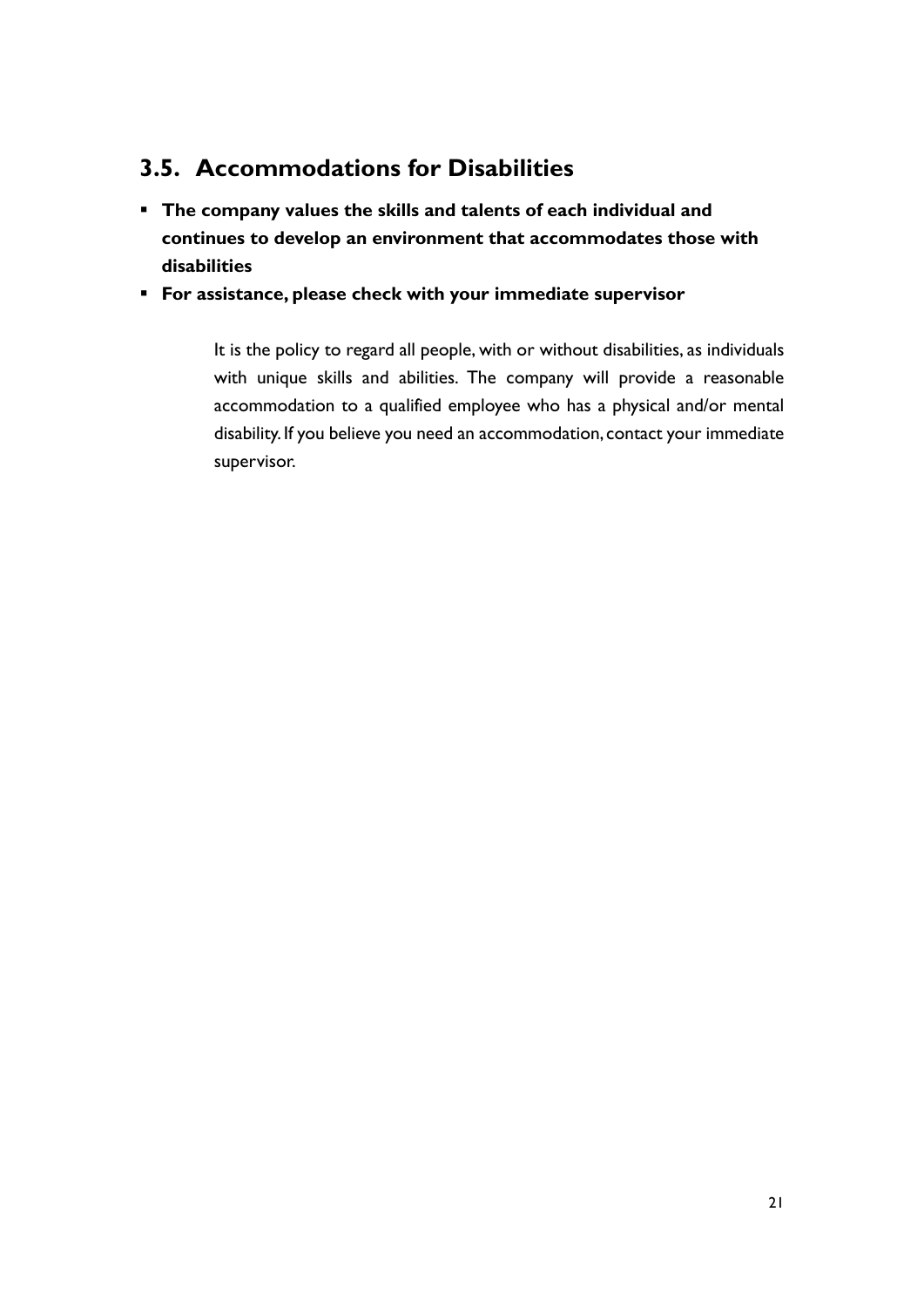## **3.6. Workplace Violence**

- **The company is resolute in providing a violence-free workplace to its employees**
- **Violation of the workplace violence policy will result in appropriate disciplinary action**

The safety of employees is extremely important. We have zero tolerance for any type of workplace violence. Acts or threats of violence include conduct that is sufficiently severe, offensive, or intimidating enough to create a hostile, abusive, or intimidating work environment for other employees.

The group prohibits the possession, concealment, use or transfer of any firearm or other weapon, including knives, clubs, or other devices that are primarily used to inflict injury on company premises (including buildings, parking lots, walkways and any other property leased or owned by company).

These prohibitions also apply to employees in any location outside the home when conducting company business. Security personnel and law enforcement officers are exempt from this provision. Violations will result in appropriate disciplinary action, up to and including termination of employment, recovery of damages, and filing of civil or criminal charges.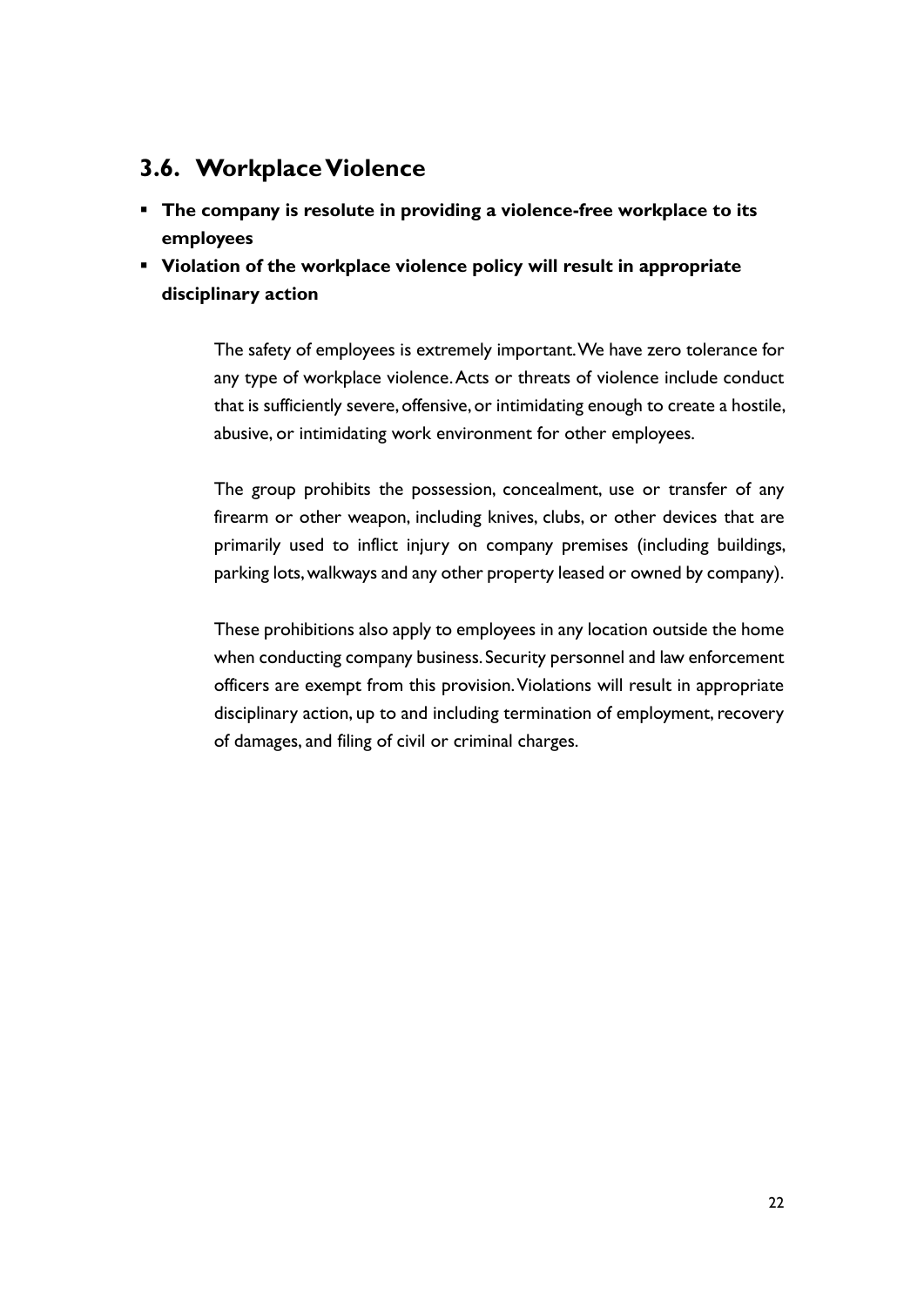## **3.7. Alcohol and Drugs**

- **The company prohibits employees to use, sell, possess, purchase, or transfer alcohol and illegal drugs on company premises, in company vehicles, or during work hours**
- **The only exception for alcohol consumption is with the approval from a Senior Vice President or above in compliance with government regulations**
- **Violation of this policy will lead to disciplinary action**

Employees may not use, sell, possess, purchase or transfer illegal drugs on company premises, in company vehicles, or during work hours. Employees also must not be under the influence of illegal drugs or alcohol during work hours, regardless of when the drugs or alcohol were consumed. The only exception is that alcohol may be consumed by people of legal drinking age at company sponsored functions that are approved by a Senior Vice President or above in compliance with government regulations. Any employee violating these policies will be subject to discipline up to and including discharge, even for a first offense. Where criminal activity is suspected, the company may notify the appropriate law enforcement authorities.

### **Question 3.7.1**

Is it true that I will not violate company policy if I consume alcohol before I come to work?

#### **Answer:**

No, employees must not be under the influence of illegal drugs or alcohol during work hours, regardless of when the drugs or alcohol were consumed.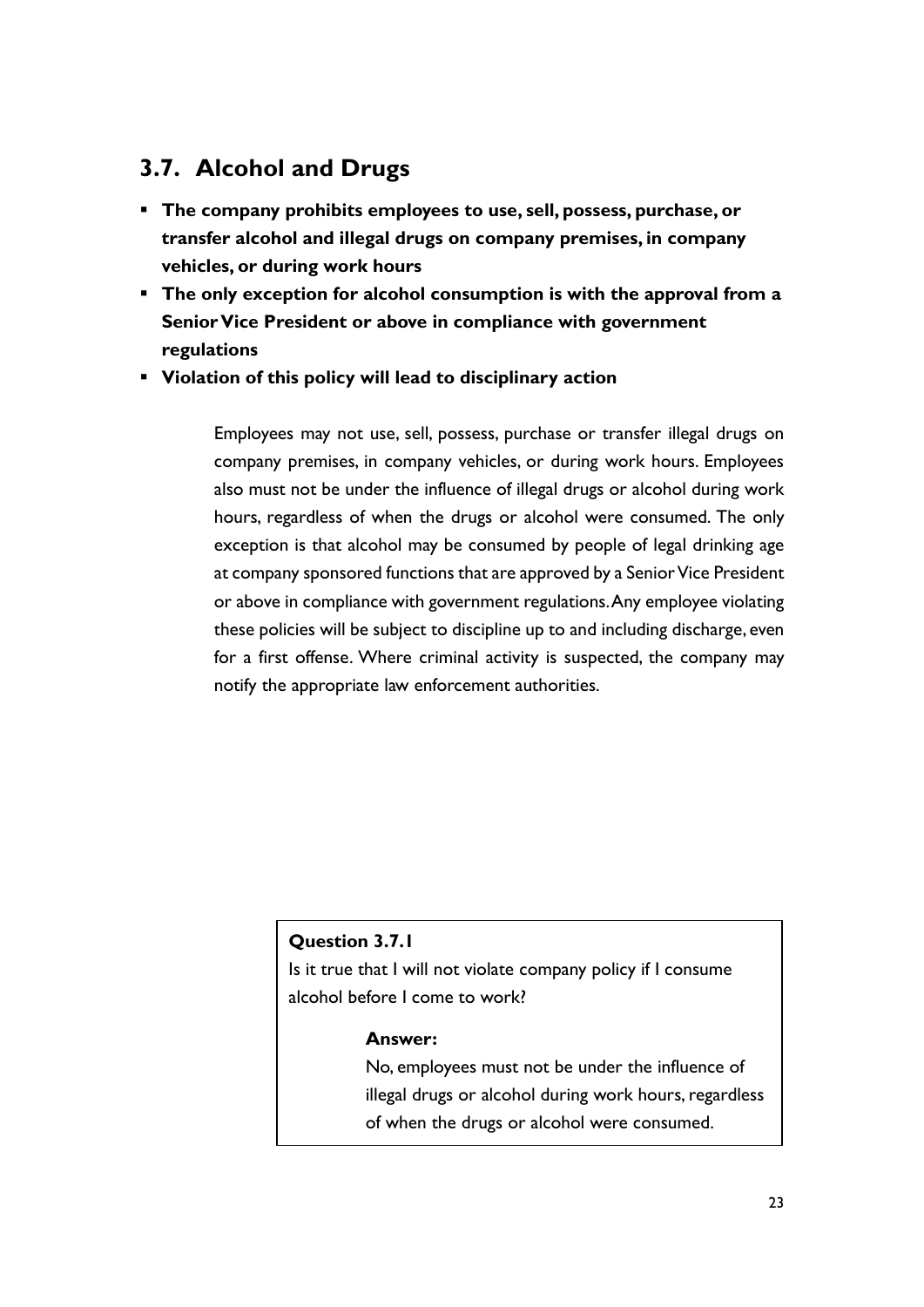## **3.8. Complaints to Government Agencies**

- **Any knowledge regarding a complaint lodged against company must be immediately reported**
- **No penalty will be imposed on those who report the complaint**

Occasionally, an applicant, customer, or current or former employee may file—or threaten to file—a complaint against the company with the government. If you are notified about such a complaint, inform your supervisor immediately. Neither your supervisor nor your company is permitted to take any action against you for either making or reporting such a complaint. Lawsuits, legal proceedings, and investigations concerning the company must be handled promptly and properly.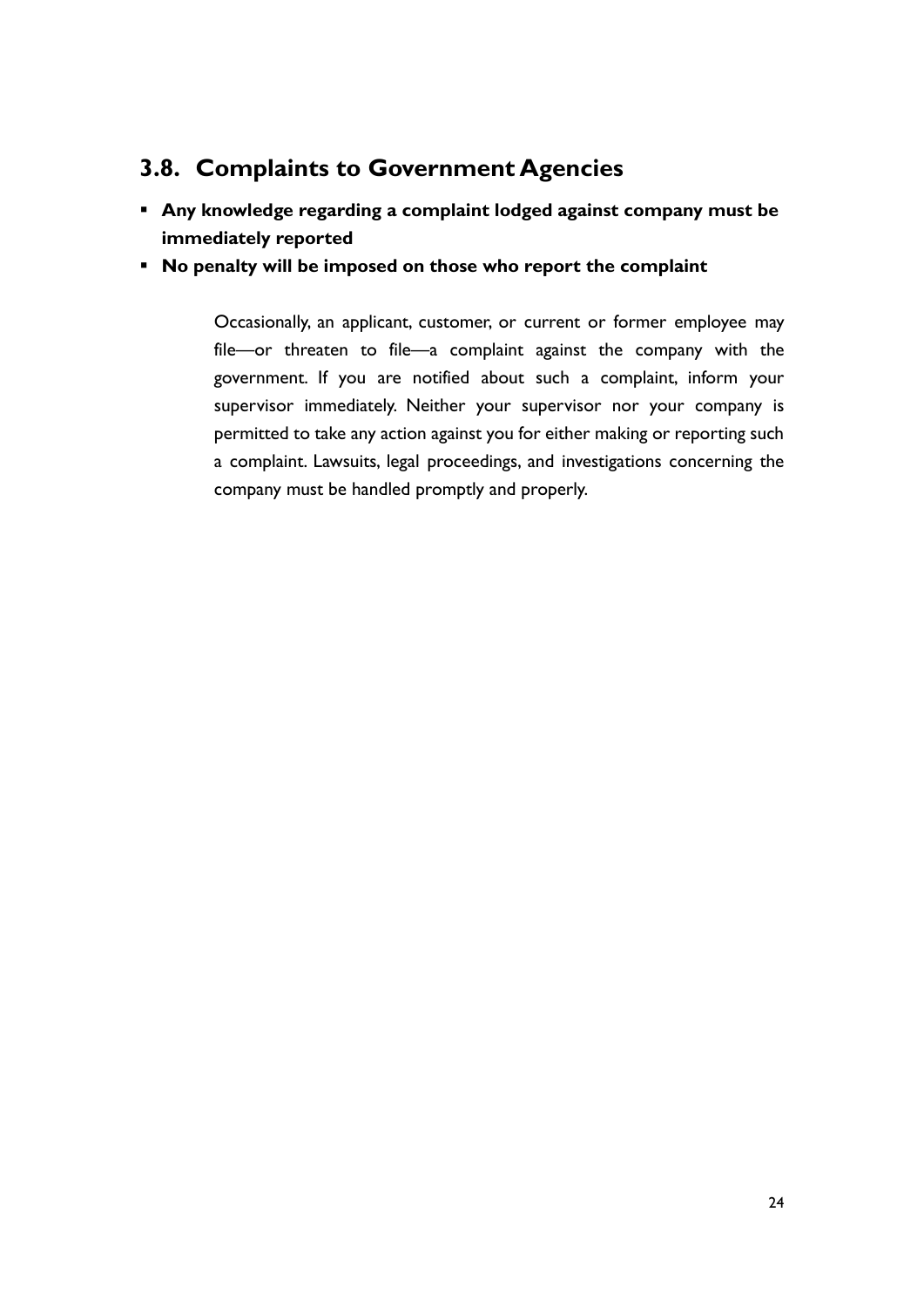## **3.9. Government Proceedings and Requests for Information**

▪ **Full cooperation with a government investigation**

### ▪ **All information provided must be genuine and precise**

It is the policy to always cooperate with appropriate government requests and investigations. If you are asked to provide information (either written or verbally) for a government investigation, or if a government representative appears at your workplace, notify your supervisor or legal office immediately.

All information provided should be truthful and accurate and must not obstruct, influence or impede the request for information. Employees should not alter, falsify, mutilate, cover up, dispose of, or destroy any documents/records related to a government request, investigation or legal proceeding.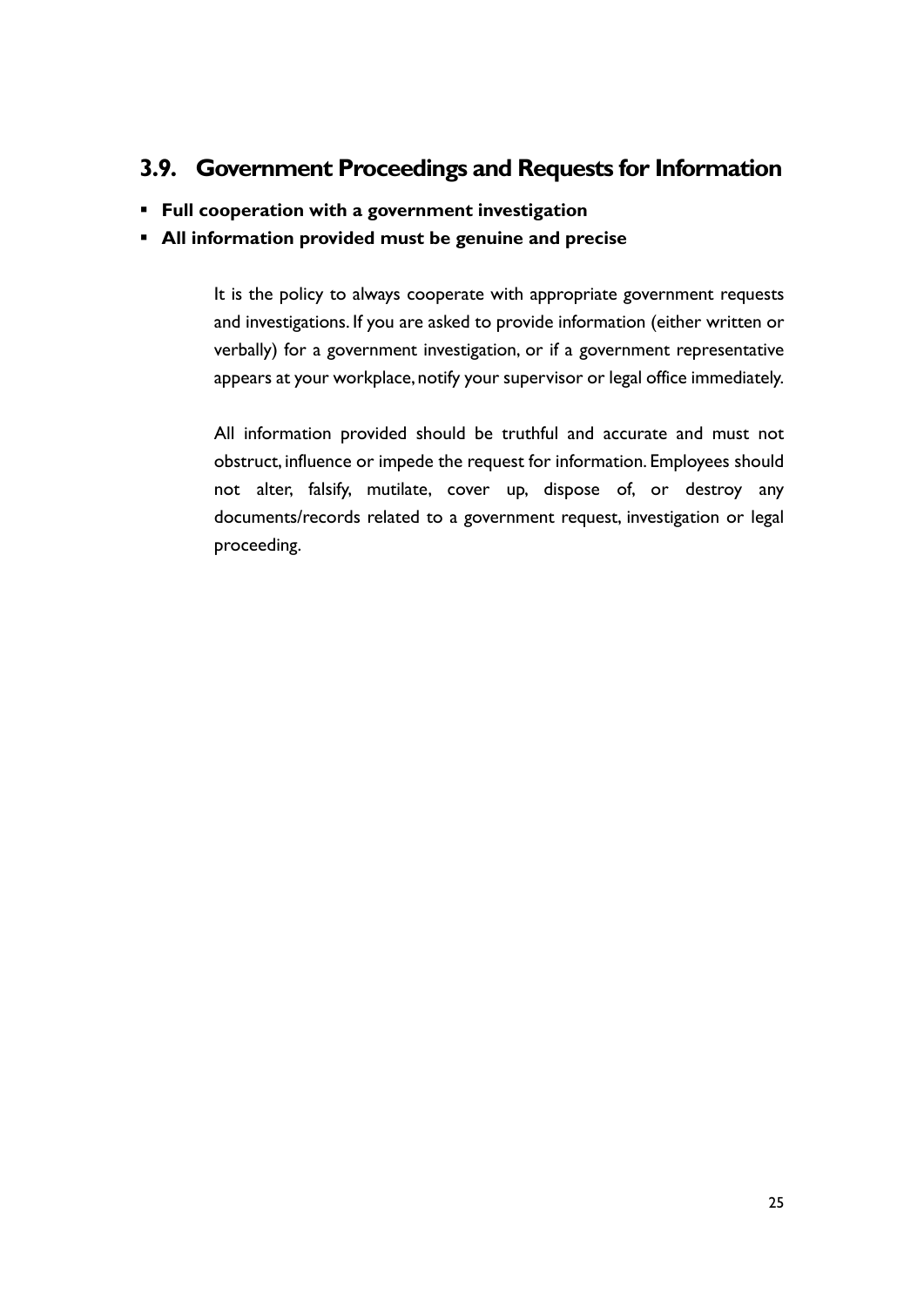## **3.10. International trade regulations**

- **Employees responsible for international trade must become familiarized and comply with applicable guidelines and regulations**
- **IF In the case of any uncertainty, employees are obligated to consult with legal department to prevent possible misconduct**

Employees involved with importing or exporting goods among various countries must be knowledgeable and comply with relevant legal requirements. Each business location is responsible for maintaining import, export and customs records in accordance with local regulations. Employees who have questions about such requirements or other international trade issues are responsible for consulting with the legal office to prevent committing any potentially unlawful acts.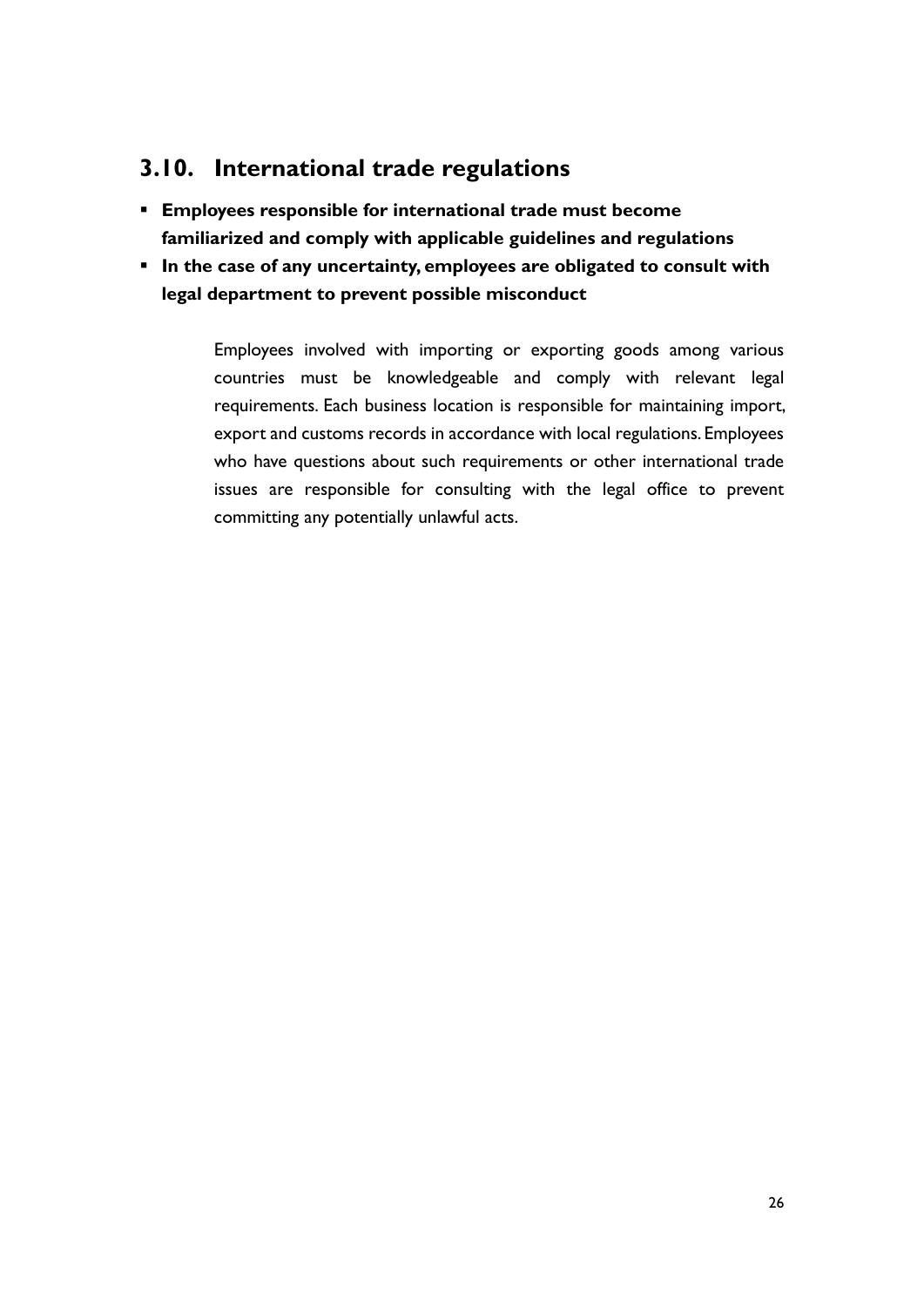## **3.11. Charitable Contributions**

- **Charitable support and donations are acceptable, whether of in-kind services, knowledge, time or direct financial contributions.**
- **The company only makes charitable donations that are legal and ethical under local laws and practices. No donation must be offered or made without the prior approval of the management.**

Charitable support and donations are acceptable, whether of in-kind services, knowledge, time or direct financial contributions. However, board of directors, managers, and all employees must be careful to ensure that charitable contributions are not used as a scheme to conceal bribery. We only make charitable donations that are legal and ethical under local laws and practices. No donation must be offered or made without the prior approval of the management.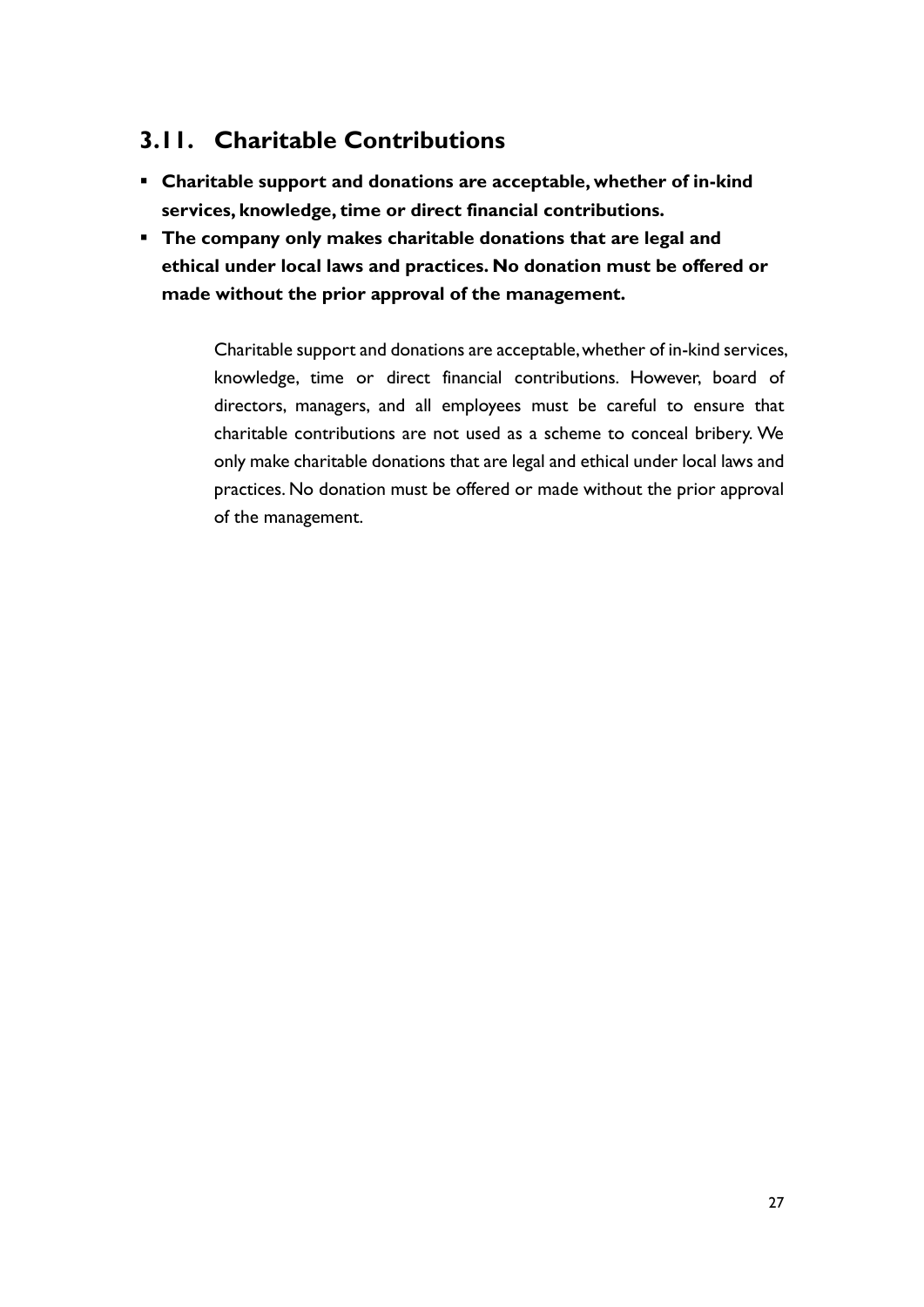## **3.12. Bribes and Improper Payments**

- **Employees may not bribe government officials or agents that represents its division**
- **Employees must comply with the anti-corruption laws of the country or countries in which it does business**

The company will comply with the anti-corruption laws of the countries in which it does business. No one acting on company's behalf may use bribes, kickbacks, or other corrupt practices in conducting company business. Employees or agents of the company should never directly or indirectly offer, promise to pay, or authorize the payment of money, products, services or anything of value to any government official or agent in any country in order to influence acts or decisions of government officials, to receive special treatment for the company, or for personal gain. These requirements apply both to employees and agents, such as third-party sales representatives, no matter where they are doing business.

### **Question 3.12.1**

Can I tip a local government office worker for agreeing to process paperwork more quickly?

### **Answer:**

No. You may not tip any government worker in any country for any reason.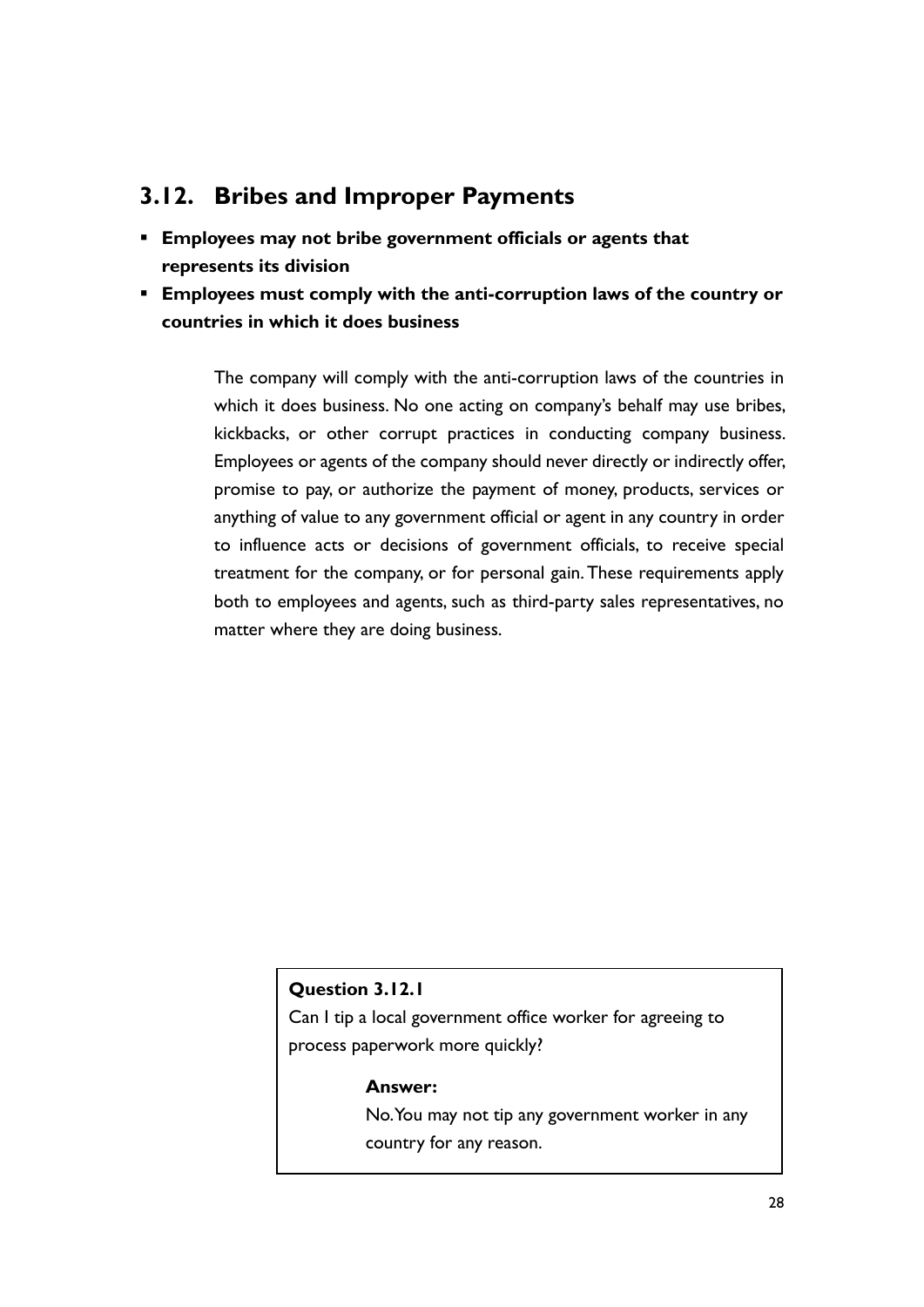## **3.13. Antitrust Laws and Selling Practices**

- **Antitrust and Competition laws were established to prevent disruption that may be caused by a company that is influential in their market**
- **Employees participating in international trade must maintain awareness to prevent violation of the antitrust and competition laws**

Antitrust laws encourage competition, which in turn benefits customers by prohibiting unreasonable restraints on trade. Antitrust and competition laws serve to maintain an environment in which companies compete fairly at all levels. The company is engaged in multinational business activities and is required to be aware of and abide by all applicable laws. Employees are required to comply with the antitrust and competition laws of the countries where the company does business.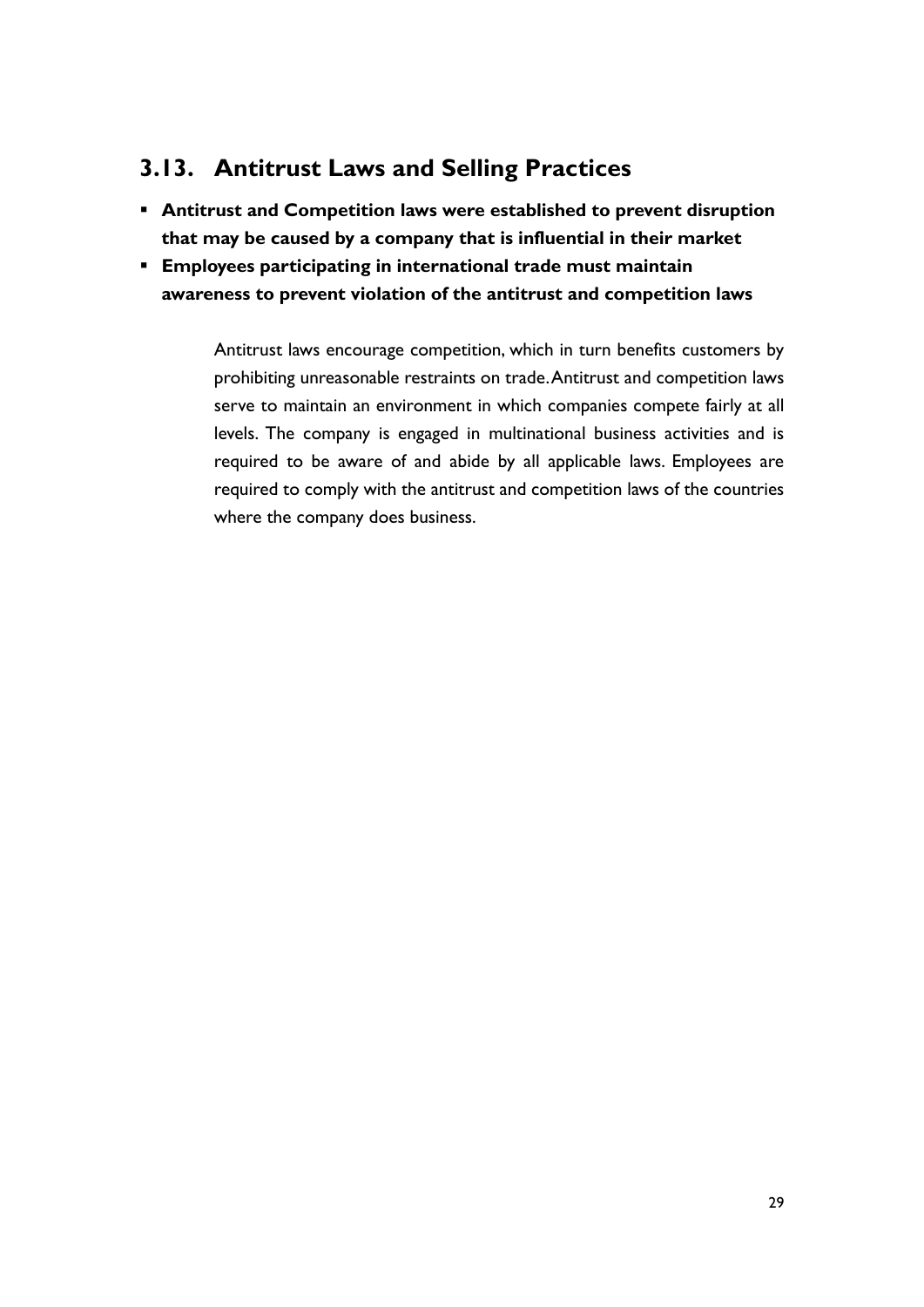## **3.14. Fair Dealing**

- **Act with fair and honest behavior toward customers, suppliers, vendors, competitors and employees**
- **Employees should refrain from acquiring an unfair advantage through dishonest practices**

Employees of the company are responsible for conducting business in a professional, ethical, and legal manner. You should not take unfair advantage of anyone through manipulation, concealment, abuse of confidential information, falsification, misrepresentation of material facts, or any other intentional unfair dealing practice. Employees may not discuss pricing (including discounts or credit terms) with competitors or customers in contravention of applicable antitrust laws or agree with competitors to limit an amount of production, to divide territories or sales, or to boycott any third parties.

### **Suppliers**

- **Make clear to all suppliers and potential suppliers that we expect them to compete fairly and vigorously for our business and that we will select our suppliers based strictly on their merits**
- **Purchasing decisions should reflect your best judgment about a supplier's technology, quality, responsiveness, delivery capabilities, cost, environmental performance, and financial stability**
- **A business relationship with any supplier is prohibited if its business practices violate local laws or basic international principles relating to labor standards or environmental protection**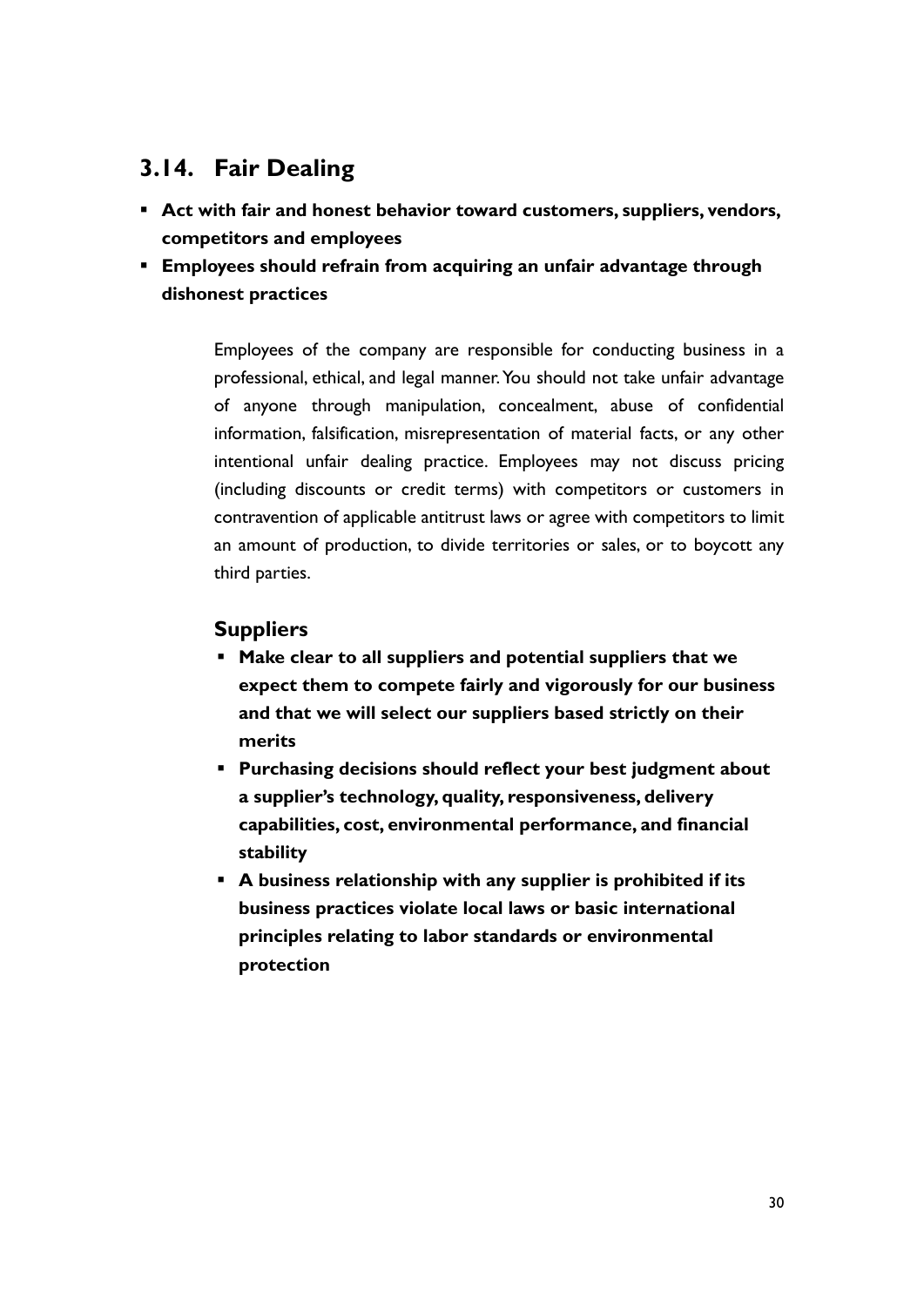### **Competitors**

- **The company competes based on the quality and value of its products and services, not by disparaging the competition**
- **Your statements about competitors must be fair and factual**
- **While forceful marketing messages may be appropriate, you may not make false, misleading, unfair, or unprofessional comments about competitors or others outside the company, even in messages, presentations and other materials intended for internal use**

### **Customers**

- **Marketing and sales practices reflect our commitment to honesty and fair dealings with current and potential customers. You may not engage in any misleading or deceptive marketing and sales practices**
- **When selling products and services, or entering into other customer agreements, you are required to abide by pricing and sales guidelines established by your business group**
- **You may not offer any customer, including channel partners, any special discount, credit, or favorable terms without written approval from your immediate supervisor**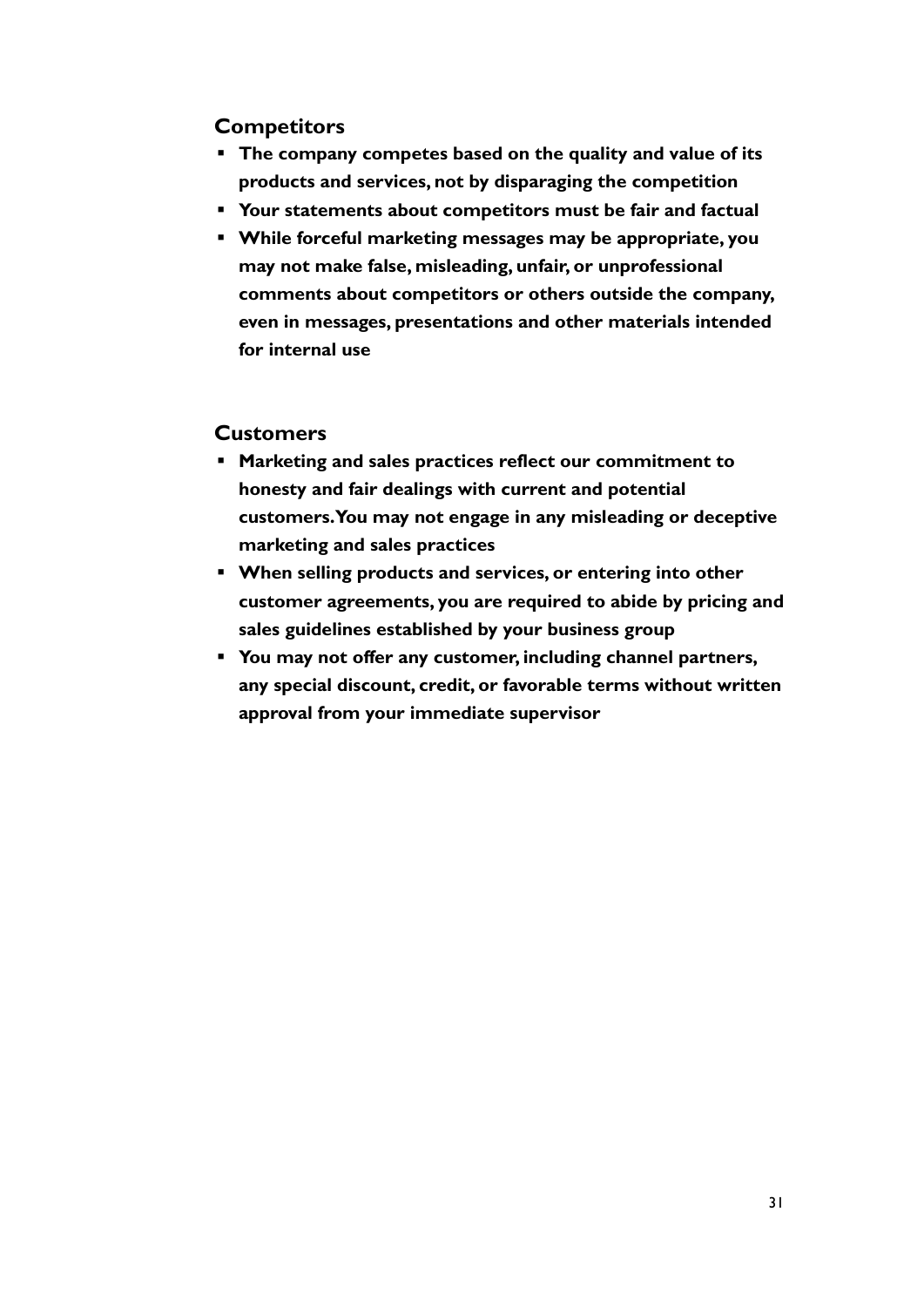## **3.15. Product Integrity**

- **The company is obligated to provide high quality products**
- **Internal quality standards must be in full compliance with applicable laws and company policies**

We take pride in the quality of our products. In addition to meeting the internal quality standards, our products must be produced, tested, packaged and labeled in full compliance with applicable laws and company policies. Every associate has the responsibility to ensure that these standards are maintained.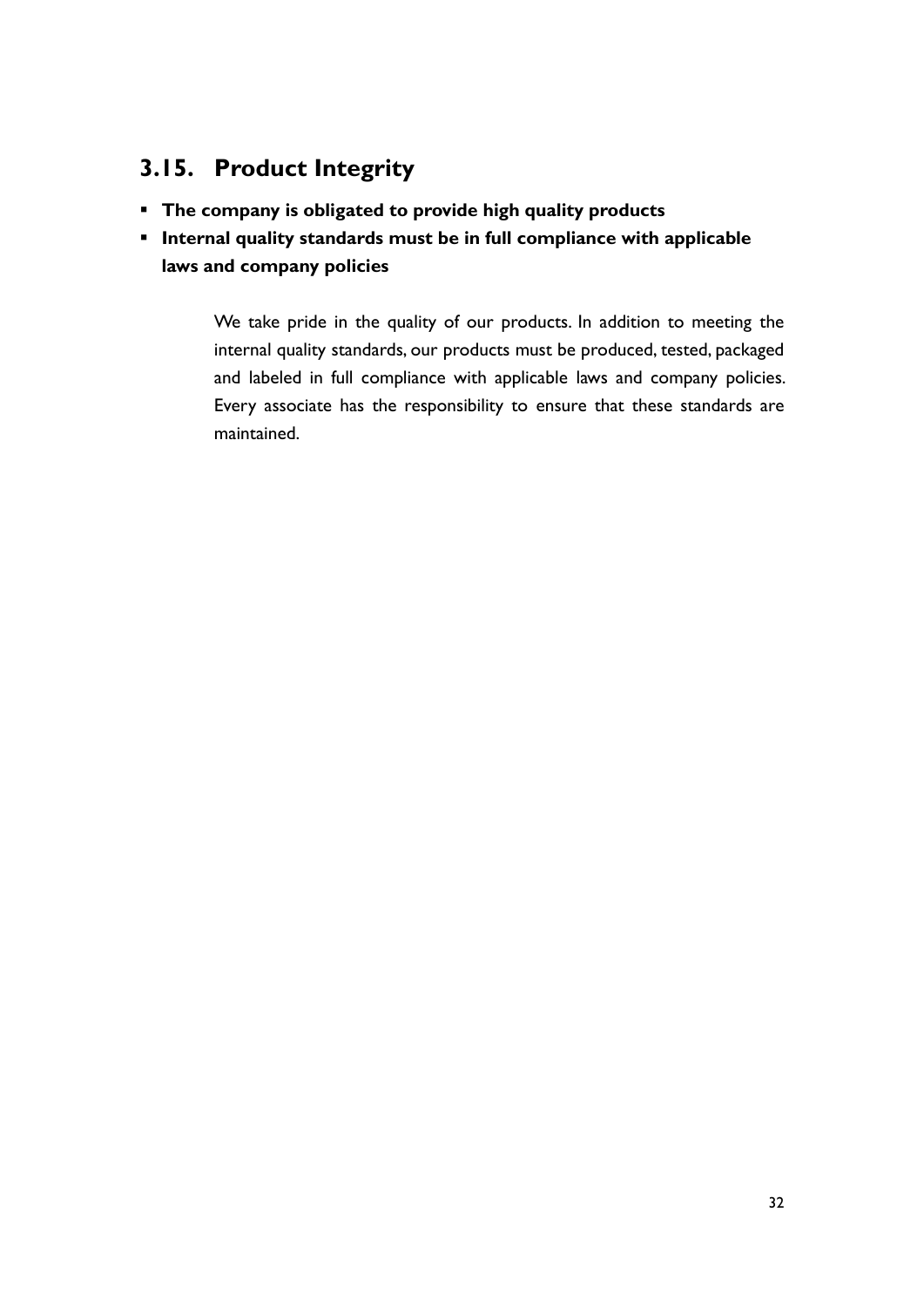## **3.16. Patent and Copyright Laws**

▪ **Respect copyright laws**

### ▪ **Never use patented material without authorization**

As we expect others to recognize the legal rights we have in our products and designs, we respect the legal rights others have in their products, designs, software, articles, and other legally protected materials. Software should be installed only by employees designated by the Information Technology department or through processes and resources sanctioned by the IT department. Employees may not copy or pirate computer software programs, either for personal or for business purposes, or use software that has not been properly licensed or purchased.

### **Question 3.16.1**

Several people in my department need to use a certain software program, but we have only one copy. Is it okay to copy the program onto each of our computers?

#### **Answer**

No. Unless the license agreement specifies otherwise, a separate copy of the program must be purchased for each computer.

### **Question 3.16.2**

Am I allowed to make copy of company's software to use at home because the software has already been purchased by the company?

#### **Answer**

No, all company software is restricted for business use only.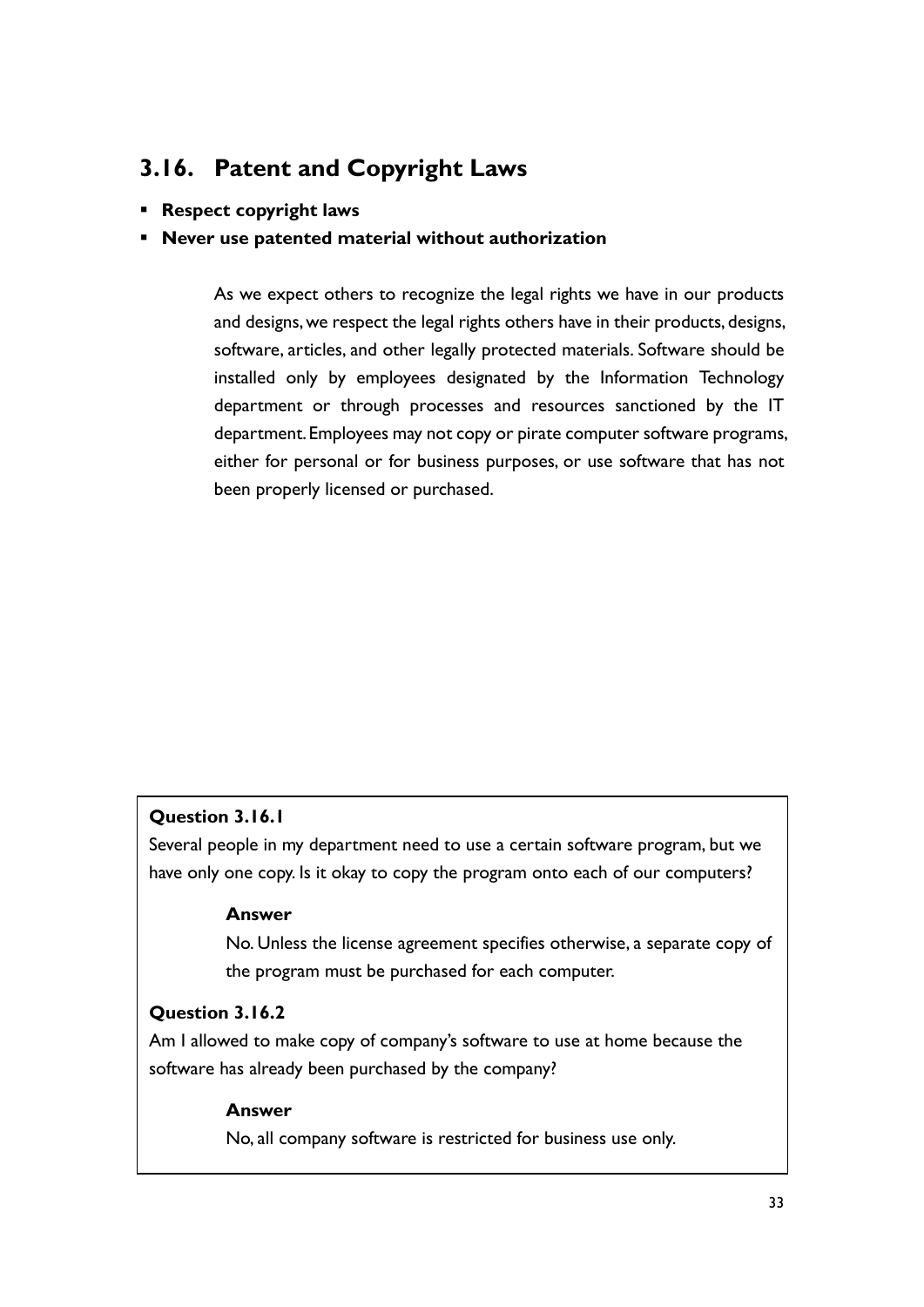## **3.17. Environment**

- **Environmental laws and company policies on environmental protection must be followed by all employees**
- **Non-work related information may be restricted from employee access and regulated by company policies**

All employees are responsible for complying with applicable environmental laws and company environmental protection practices. The company is committed to minimizing the negative impact of our business activities on the environment. To prevent disruption of work activities and to promote a safe and productive work environment, company policies may restrict the time, place, and manner in which employees or third-parties solicit or distribute literature on company premises or using company information technology resources.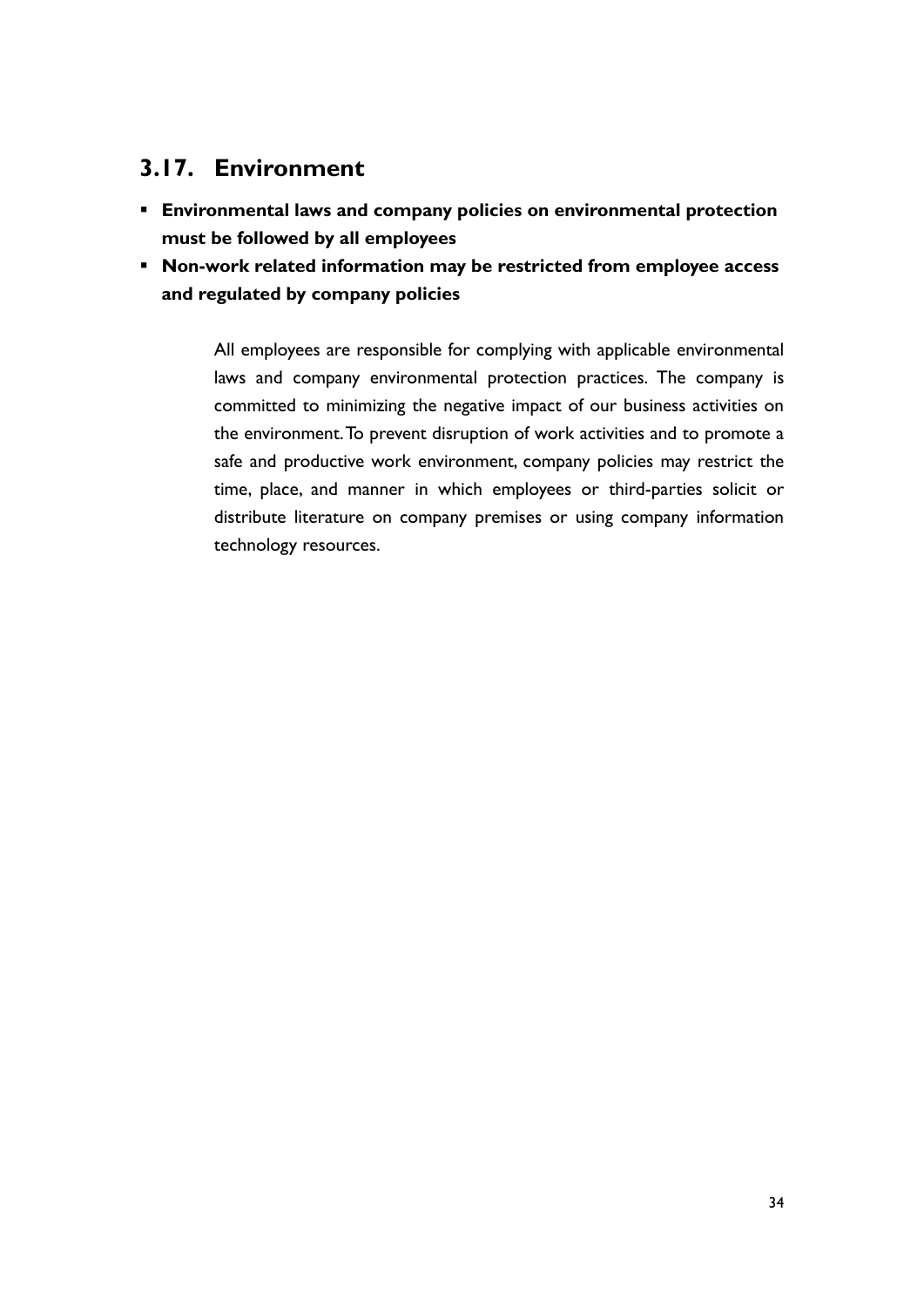## **3.18. Health and Safety**

- **The company is committed to providing a safe and healthy work environment for all employees**
- **Employees are obligated to abide by all health and safety policies and immediately report any event that violates these policies**

We have a responsibility to treat with care and respect both the environment in which we work and the people on whom we depend. All activities must fully comply with applicable laws and policies relating to health and safety. The company is committed to preserving the health and safety of our employees, contractors, and others working in the facilities.

Employees must immediately report workplace injuries or unsafe conditions in accordance with applicable corporate or regional policies and procedures. No employee will be subjected to retaliation or reprisal for being injured on the job or for reporting a workplace injury or unsafe situation. The company will conduct our business with integrity and dedicated observance of the occupational health and safety laws and regulations of the locations where we operate. We will continuously improve our health and occupational safety systems and procedures so that they meet or exceed industry standards and local regulations. All employees should observe applicable workplace safety rules and ensure that they use due care when performing their duties for the company.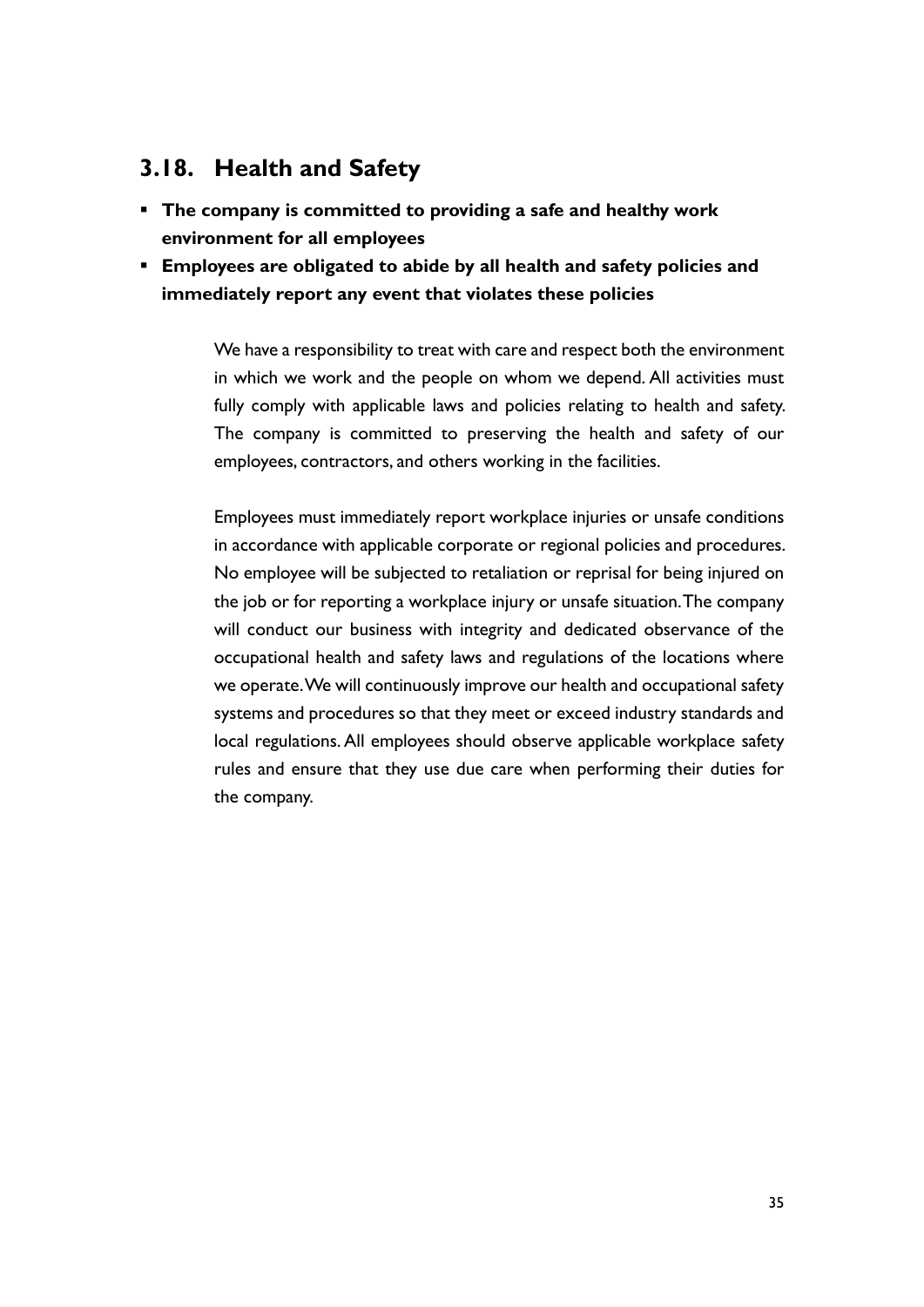# **Chapter 4. Company Information and Assets**

## **4.1.Confidentiality**

- **Confidential information may not be disclosed to any internal or external party without authorization**
- **Individuals cannot profit from confidential information**
- **The obligation to preserve confidential information continues after employment ends**

As an employee, you may have access to sensitive information that people outside the company never see. Information relating to business or strategy is strictly confidential. You must not give confidential information to anyone, internally or outside, unless specifically authorized to do so. Employees have a duty to protect confidential company information, as well as confidential relationships between the company and their customers, suppliers and shareholders. You have a duty to safeguard internal information.

### **Question 4.1.1**

How can I be sure that documents I throw away stay confidential?

### **Answer**

When you dispose of confidential documents, use a locked disposal bin or shredder, if available. Do not use regular recycling bins for these materials. If you work in a store, dispose of confidential documents in a manner appropriate for your location. Ask your supervisor for guidance.

### **Question 4.1.2**

I received a call recently from a local charity asking for a list of key vendors as possible candidates for fundraising. May I share this information?

### **Answer**

No. Sharing information about vendors and business transactions is against company policy.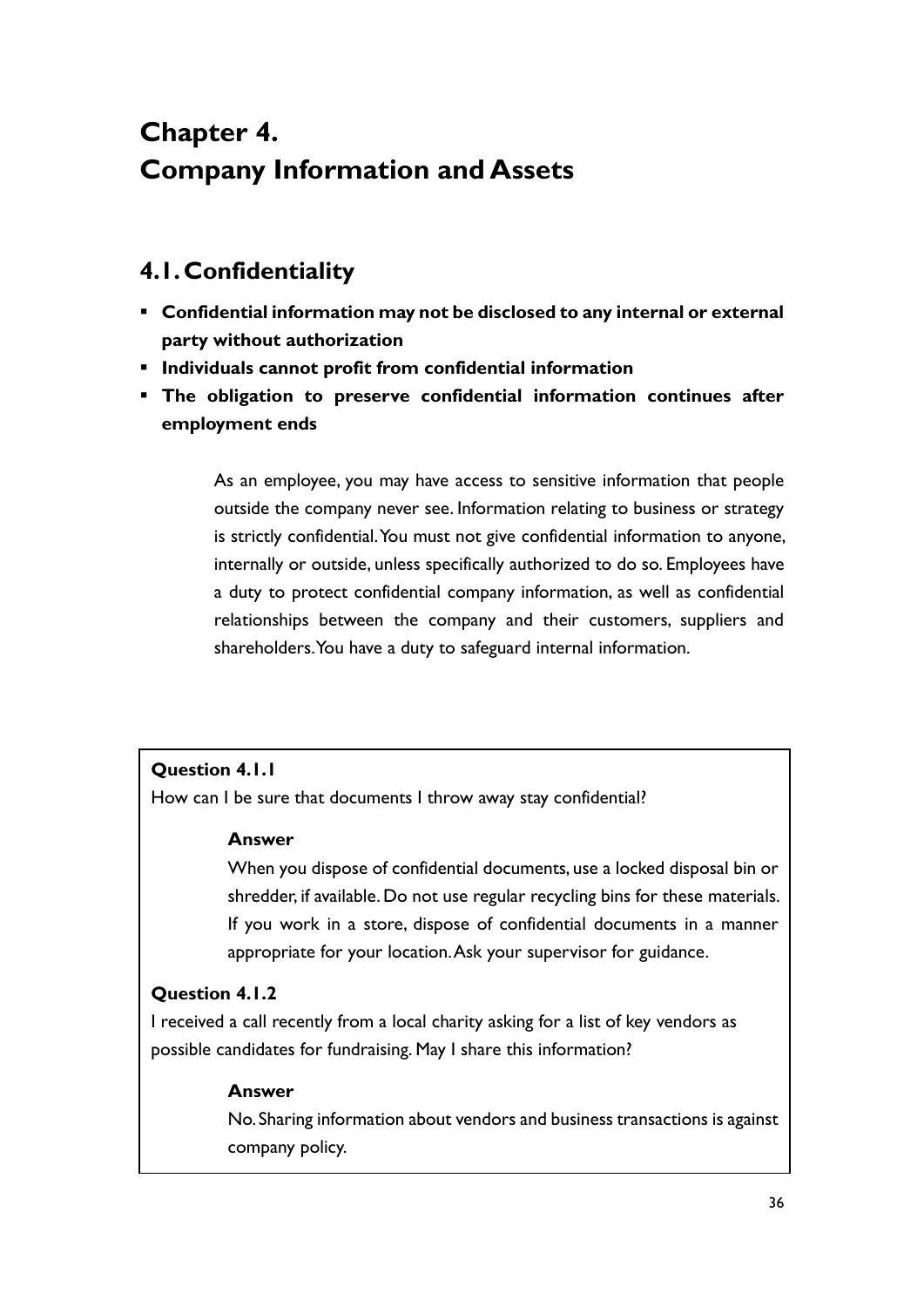## **4.2.Confidentiality of Personal Data**

- **The company respects and values personal privacy**
- **Personal information may not be used in exchange for personal profit or illegal conduct**

The company respects and values employee and customer privacy, and we expect our employees to do the same. We are committed to protecting the personal information of our customers, channel partners, suppliers, other business partners and employees. The company collects and retains employee personal information that is required by law. You cannot use any personal data for personal benefit or in any other inappropriate way. Personal information is deleted when it is no longer necessary for the business purposes.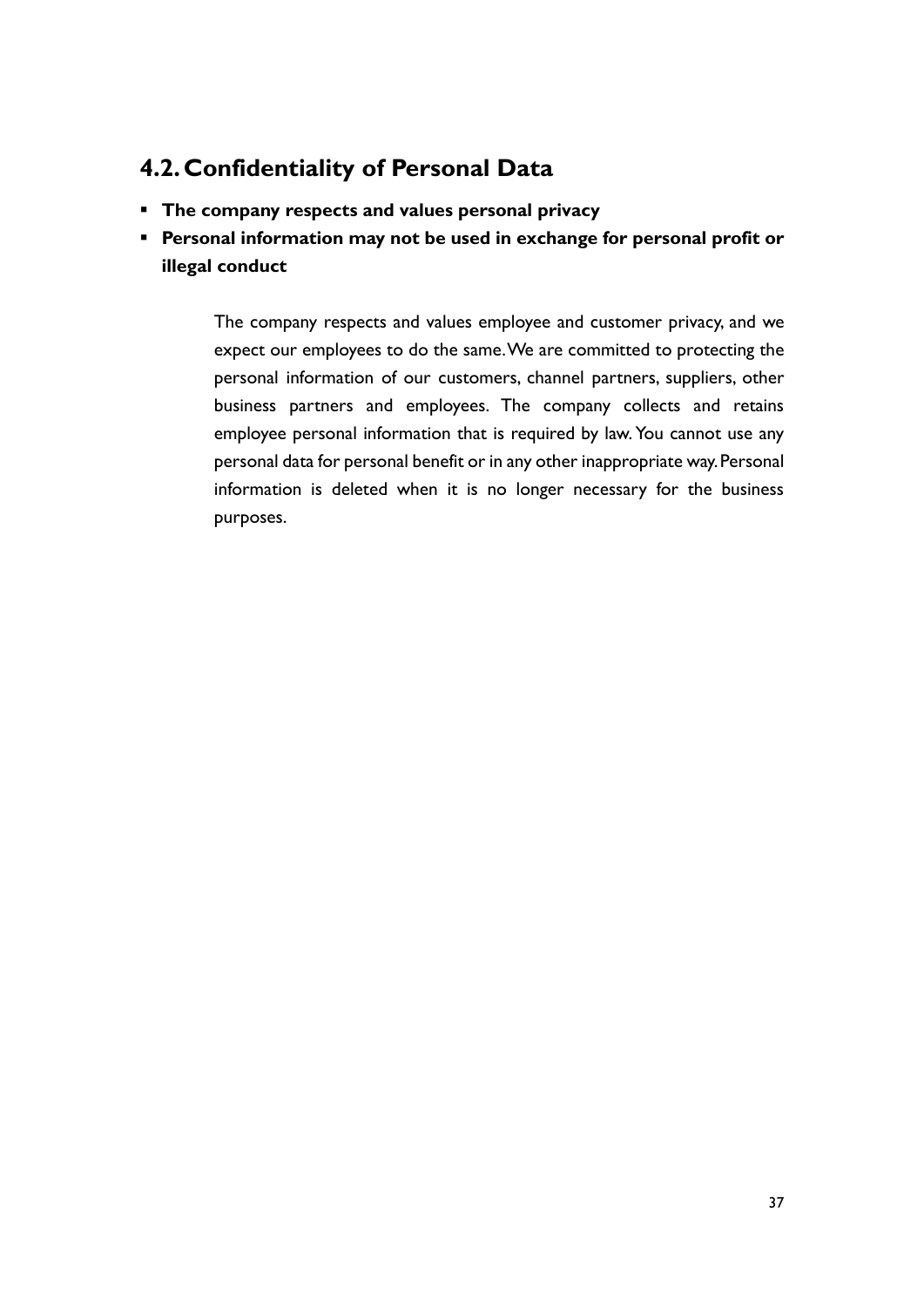## **4.3.Insider Trading**

- **Employees are restricted from disclosing company financial information to individuals outside the Company**
- **Participation in insider trading will lead to severe consequences**

As an employee, you are not allowed to trade securities or to tip-off others to trade securities of the company or other related companies when you are aware of material information that has not been made available to the public. Insider information is something that you may know as an employee that people outside of the company may not know. Material information is any information that could be considered important by a person in deciding whether to trade in a company's stock. Insider trading prohibitions apply to the trading in securities of other companies, including customers, channel partners, suppliers, other business partners and competitors, if you have material inside information about those companies. Trading on inside information can have severe consequences.

### **Question 4.3.1**

A senior director mentioned in a meeting (inadvertently or intentionally) that the company is expected to post a loss this quarter. Can I share this news with my friends? Can I trade in company stock?

### **Answer**

No. The information you overheard is considered "material." The senior director should not have shared this information with you unless you needed the information to do your job. If known by you, your friends or others when buying or selling company stock before public disclosure of the information that would be in violation of law.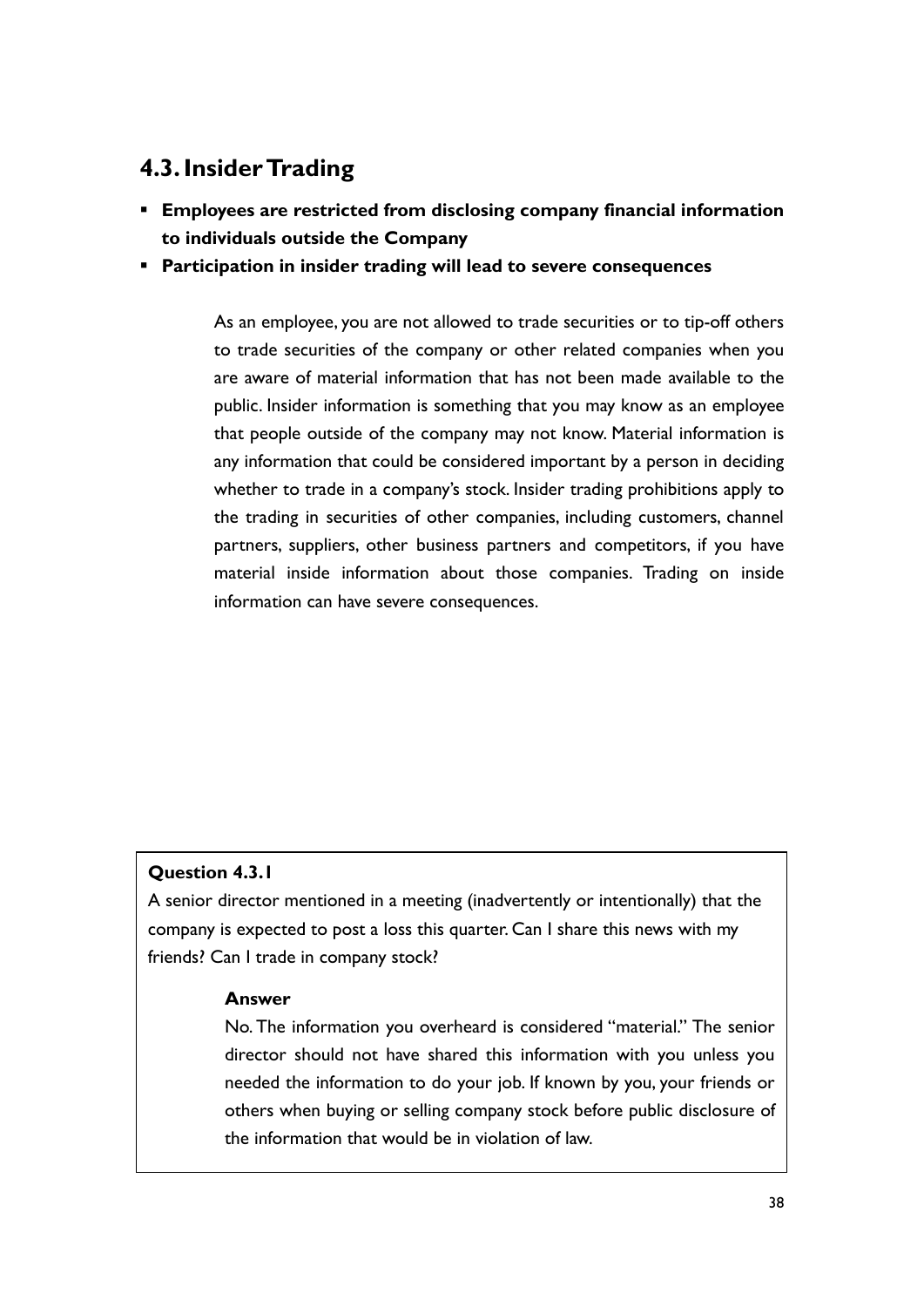## **4.4.Media Inquiries**

- **Employees may not participate in interviews or provide comments to the press without authorization**
- **Please direct members of the press to the PR department**

Media stories about the company, as well as good relationships with other companies who may be potential customers or suppliers, can enhance the company's image and may encourage people to invest in. However, mismanaged media, business, and financial contacts may result in confusing messages or wrong information, with possible legal implications. For this reason, corporate policy requires all employees to contact PR department before participating in any comment. To ensure professional and consistent handling, requests from the media should be forwarded to the local communications group or PR department. You may not grant interviews or provide comments to the press without prior approval from the PR department.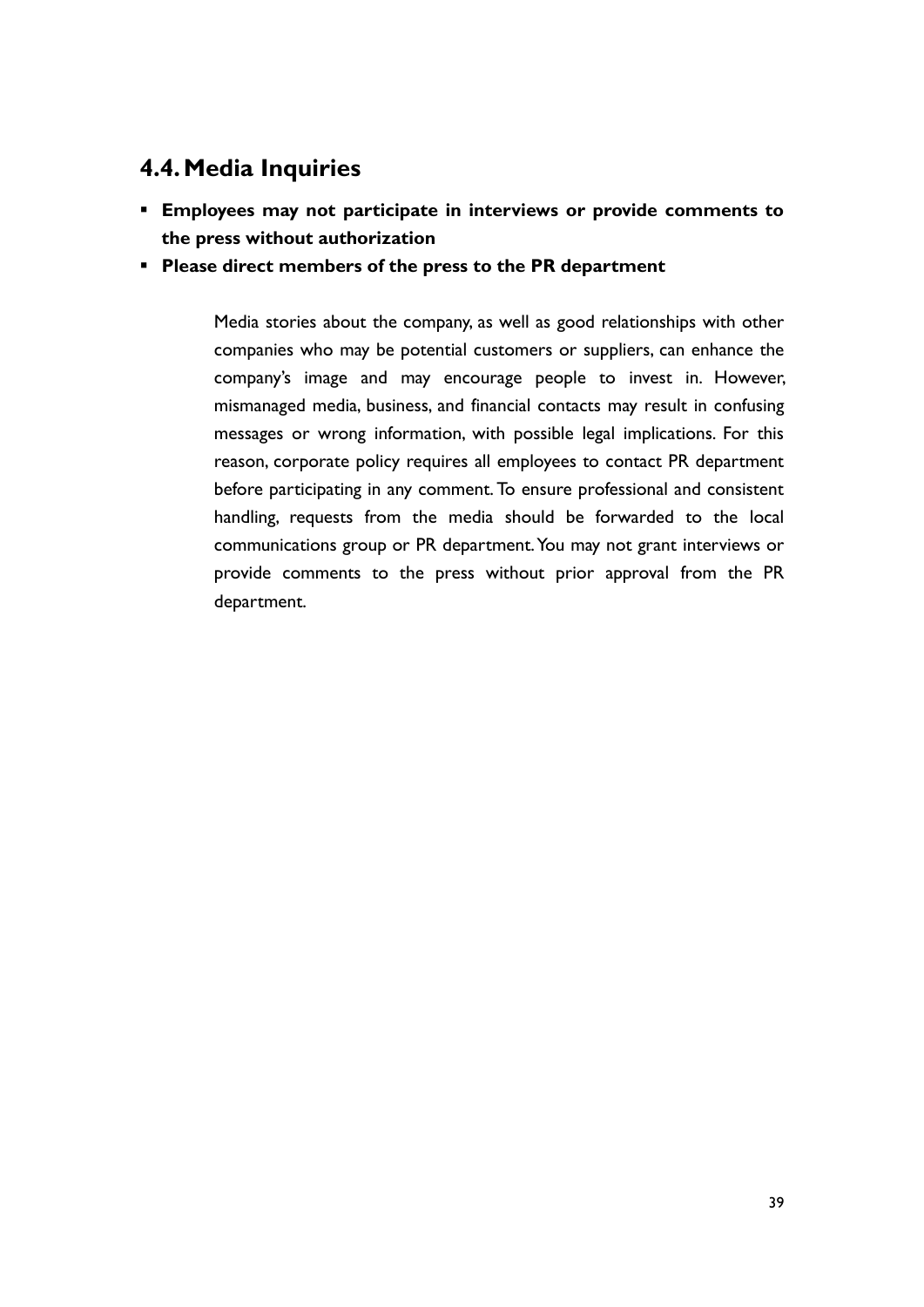### **4.5.Accuracy of Records and Integrity in**

### **Reports and Communications**

- **Employees are responsible for ensuring the accuracy of all records, information, and accounts**
- **Employees must ensure the disclosure of company information is in a complete, non-discriminatory, genuine, punctual, and understandable fashion**

Accurate records are essential to the successful operation of the company. We require honest and accurate recording and reporting of information in order to make responsible business decisions. This includes such data as quality, safety, and personnel records, as well as all financial records. All financial books, records and accounts must accurately reflect transactions and events, and conform both to required accounting principles and to the system of internal controls. No false or artificial entries may be made. All business records should be clear, truthful and accurate.

Keep in mind that business records and communications may become subject to public disclosure through government investigations, litigation, or the media. Business records are company assets and must be retained or destroyed in compliance with the applicable records retention schedules in the company's records management policy. The company is required to file periodic reports and communicate the results publicly. Employees must act to ensure full, fair, accurate, timely, and understandable disclosure and reporting of company information, including the financial results.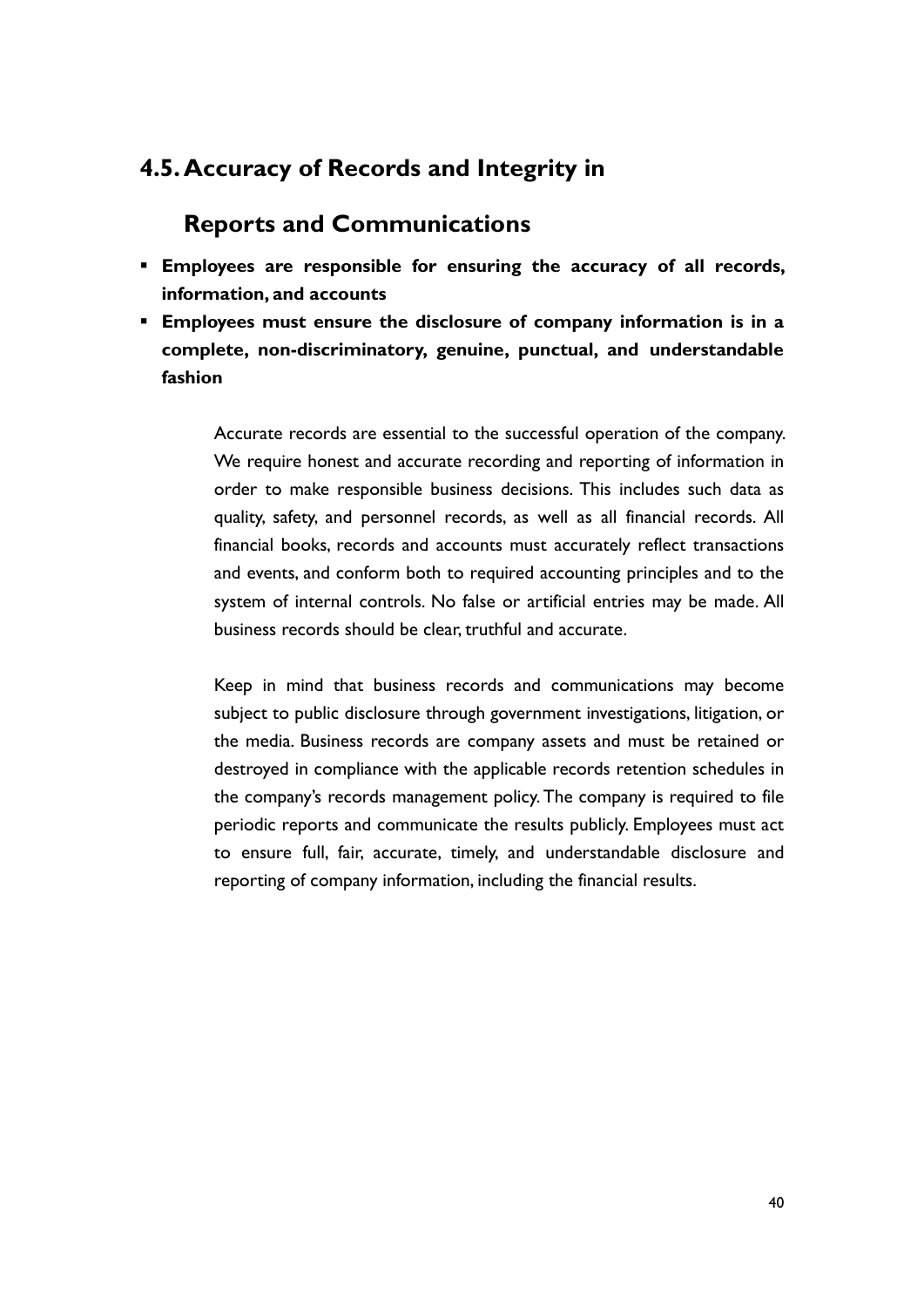### **4.6.Improper Influence on Audits**

### ▪ **Employees should cooperate fully with internal and external auditors**

You are expected to cooperate fully with internal and external auditors. Finance and accounting officers and personnel, as well as all members of the management, have a special fiduciary responsibility to ensure finance and accounting practices support the full, fair, accurate, timely and understandable disclosure of company financial results and condition.

Outside auditors have the duty to review the company records in a fair and accurate manner. You must not directly or indirectly take any action to coerce, manipulate, mislead, or fraudulently influence any public accountant engaged in the performance of an audit or review of company financial statements.

### **Question 4.6.1**

One of our external auditors has asked me a question at a time when I am very busy. Can I tell them what I think the answer is when I am only 80% sure?

### **Answer**

To cooperate fully with our external auditors, you should tell them that you are only 80% sure of the answer and perform the additional research if required. In other words, you should give thorough and complete answers to all questions.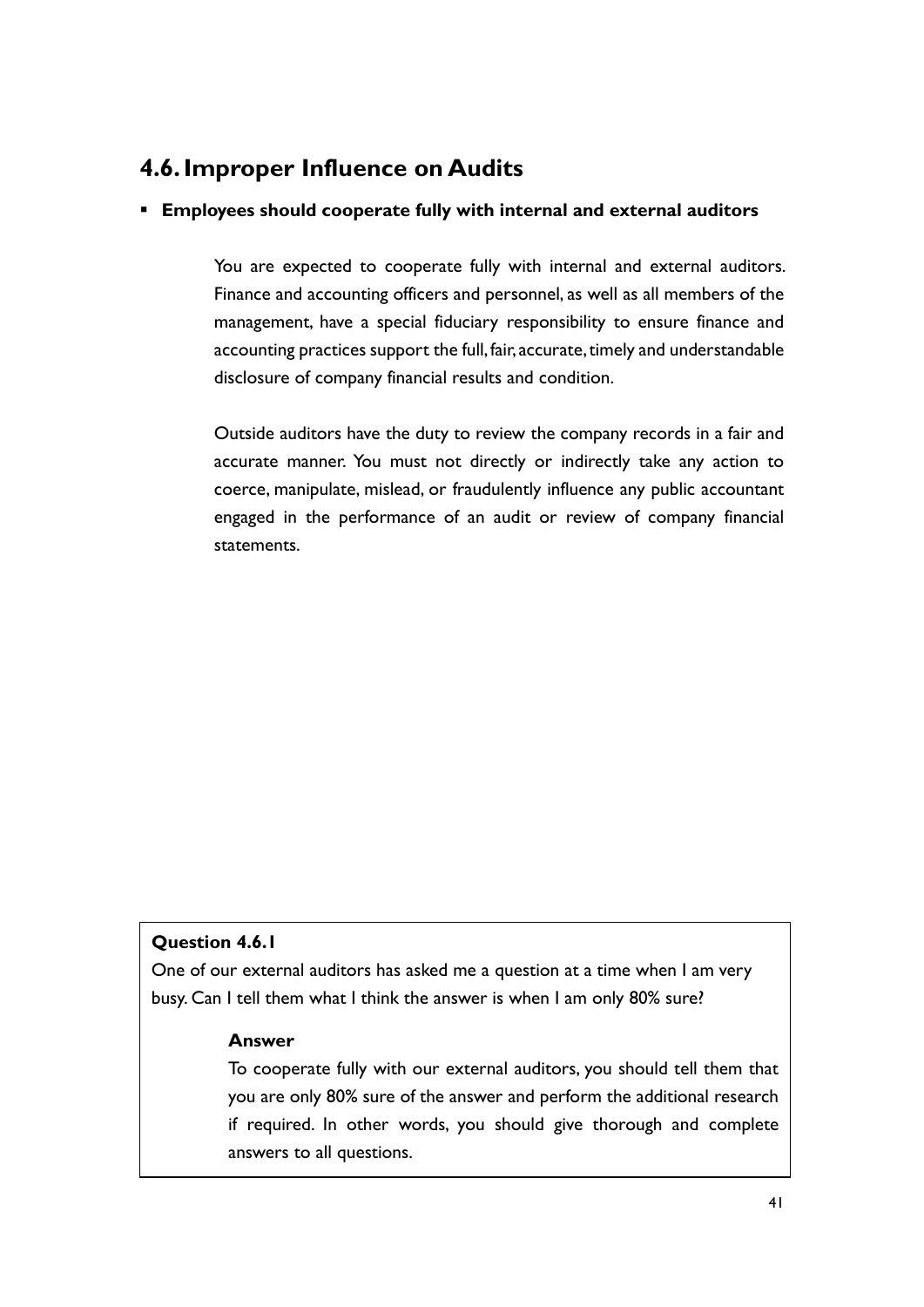## **4.7.Commercial Transactions**

- **Guidelines for contract signing or approval levels**
- **Issuance of letters of understanding, intent, or handshake deals must be approved by the legal department**

The policy also establishes signing or approval levels when entering into a contract. The company does not enter into letters of understanding or intent or handshake deals, except in rare circumstances and only with the approval of the legal department. Purchasing decisions must be made based solely on the best interests of the company. Suppliers win our business based on product or service suitability, price, delivery and quality.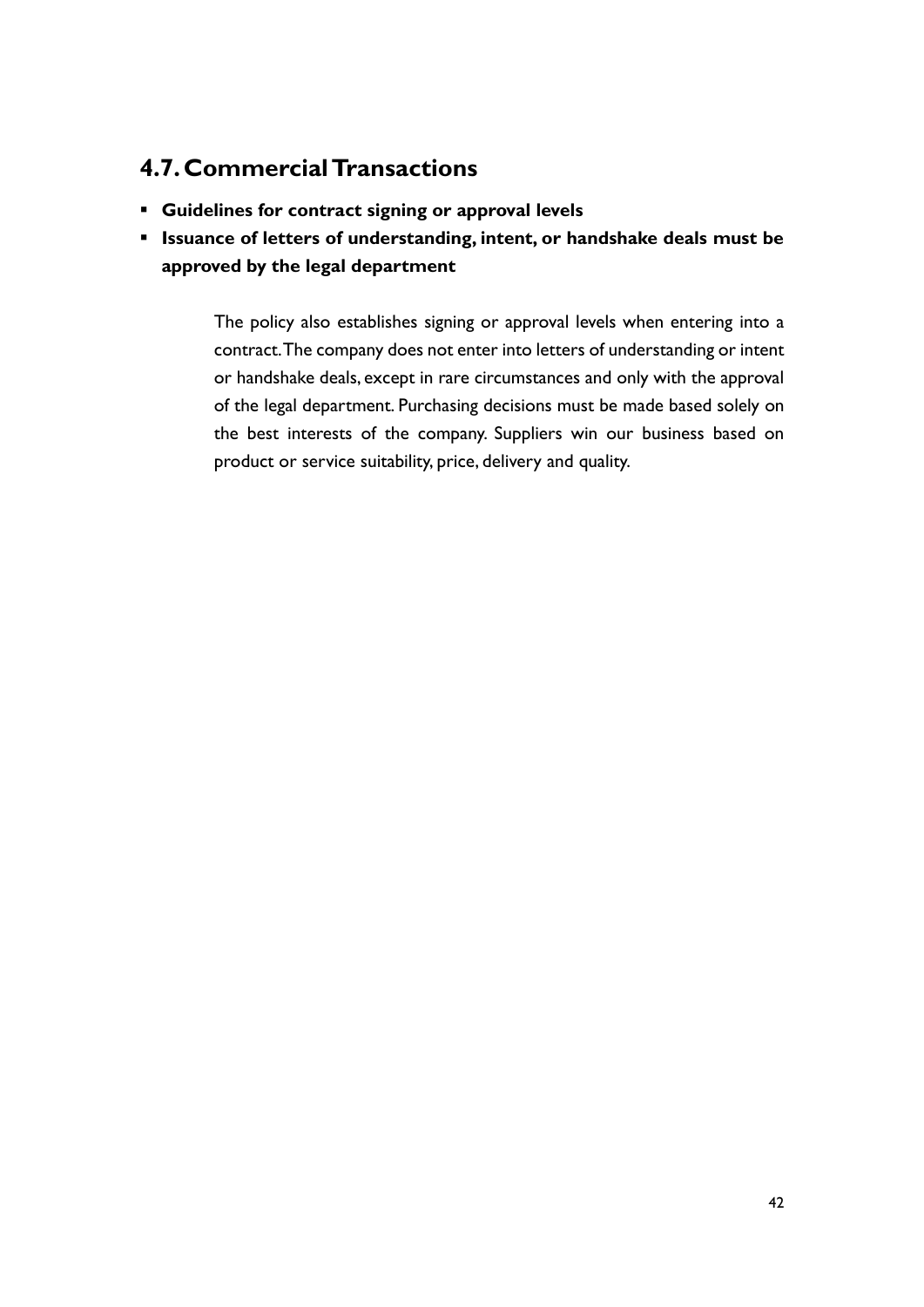## **4.8.Protecting the Trademark**

- **Employee responsibility for company trademarks**
- **Violation on trademark**
- **Sell Off restriction**
- **Report of sell off or counterfeit with company trademark**

All employees have a responsibility to protect company assets from loss, damage, misuse, or theft. This includes cash, inventory, computers, equipment, supplies, and other assets such as our logos, trademarks, and reputation. Our trademarks are valuable assets, and all employees and business partners should help protect them. If you locate any sell off or counterfeit merchandise—bearing any portion of any of our trademarks on labels, hang tags, price tags, pocket flashers, other packaging, or screened or embroidered onto the merchandise—in a location other than one of our stores or a store in our international sales program, note the name of the store, its location and size, and the volume of sell off or counterfeit merchandise being sold, and report to the legal department.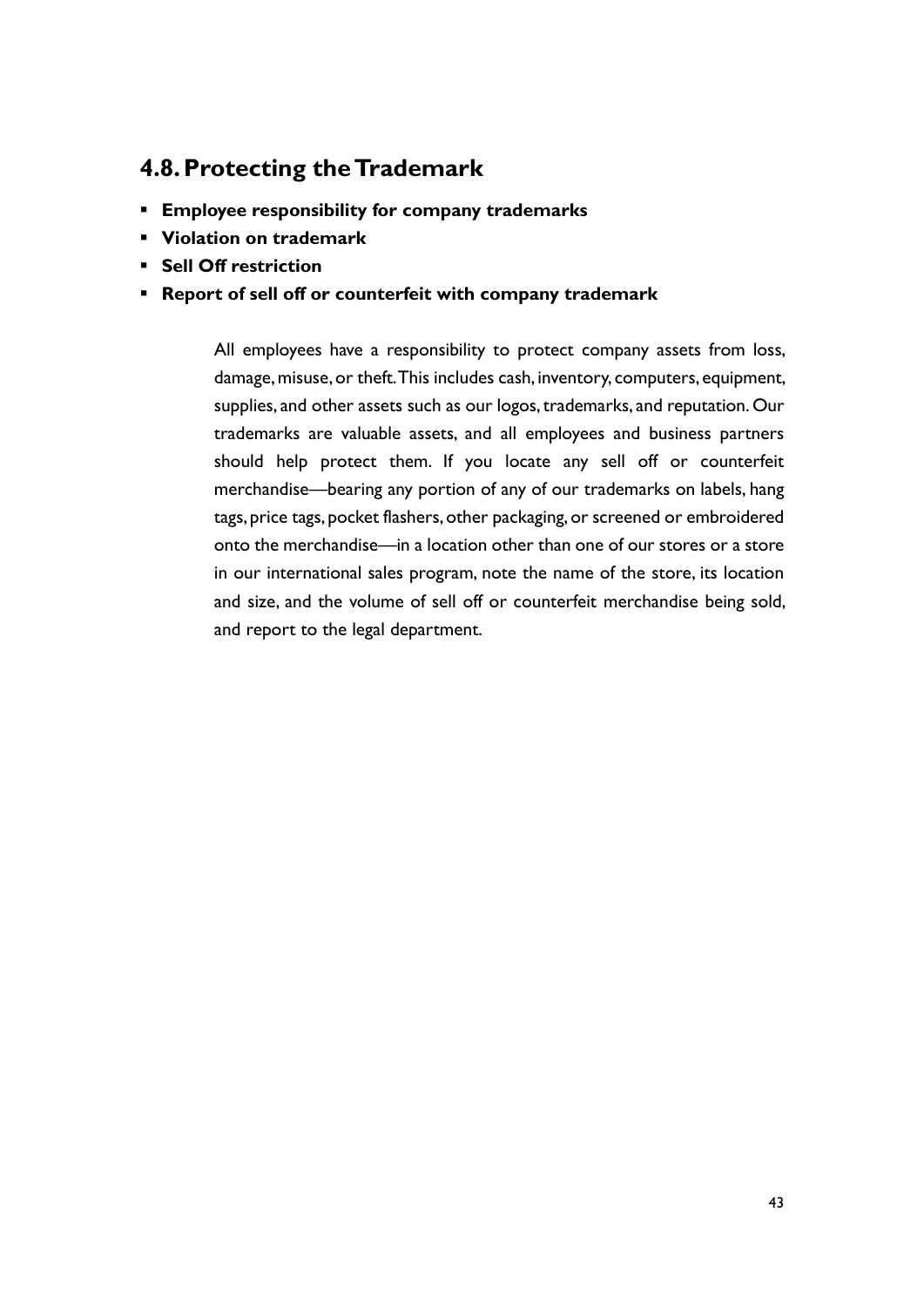## **4.9.Company Property**

- **Unauthorized use of company property is an act of theft**
- **Employees are prohibited from performing any act of fraud, theft, embezzlement, or unauthorized usage to company property**
- **Report of property exploitation**

For example, merchandise, samples, supplies, and equipment should be used only for business purposes and not for personal use.Taking or using company property of any value for personal purposes without appropriate permission from the management is considered stealing. Company property may never be used for illegal purposes. You are prohibited from doing anything that involves fraud, theft, embezzlement, or misappropriation of company property. If you suspect that activities in a store, distribution center, or other facility are resulting in financial losses to the company (for example, stealing), report the issue to the appropriate department.

### **Question 4.9.1**

Is it okay to take home samples or defective merchandise?

#### **Answer**

No. Taking any company property, including samples or defective merchandise for personal use is prohibited.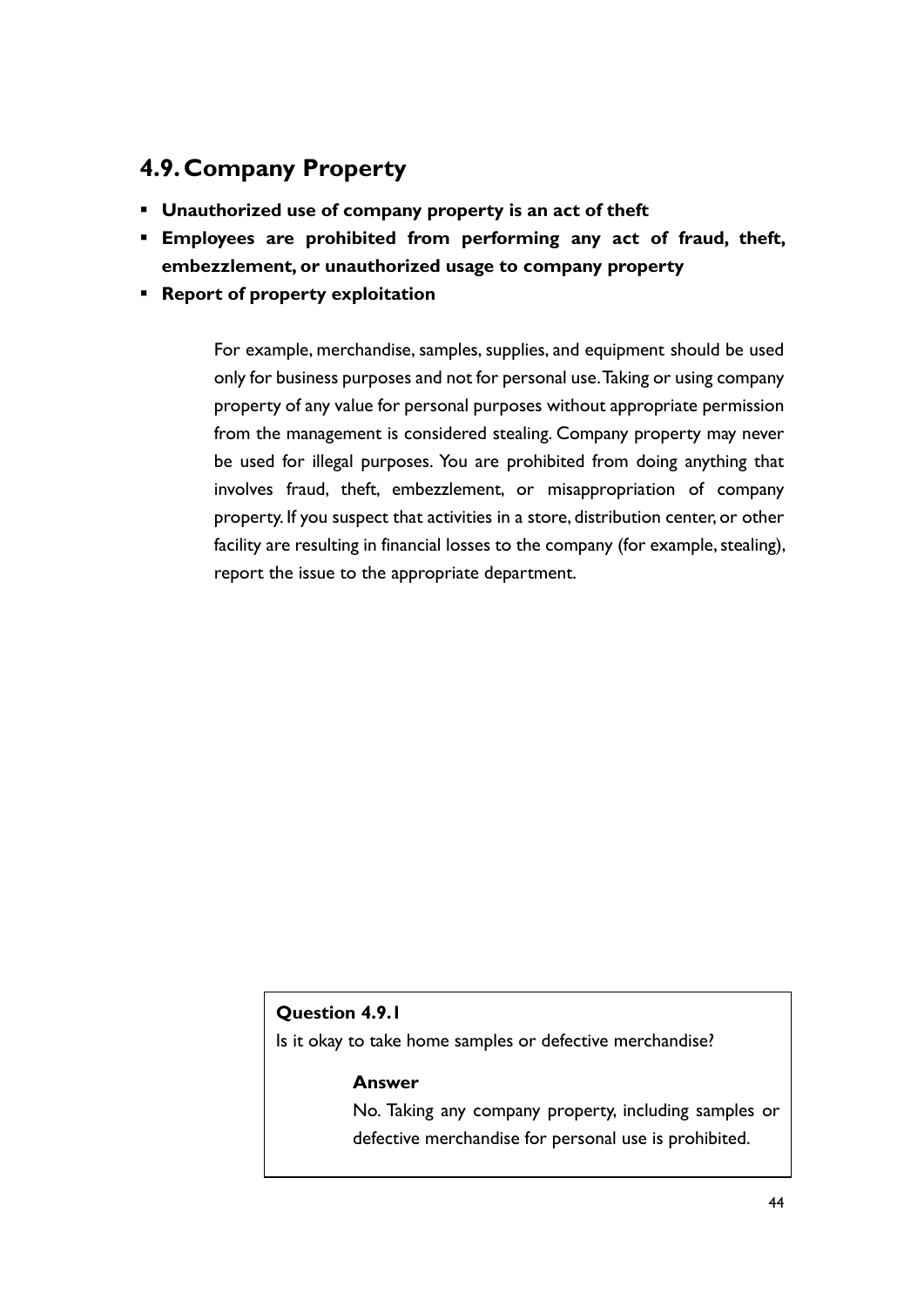## **4.10.Signature and Electronic Signature**

- **Hand-written signature has the same effect with electronic signature and is recognized of its representative quality in the company.**
- **Except for designated functionary substitute and executive one level (including) above, it is not allowed to provide account and password for others to sign for oneself.**

The traditional signature is using hand writing or chop on paper document; electronic signature is attached to an electronic document and is related to it; it is used to identify and verify the identity and qualification of the person signing the electronic document and the authenticity of the electronic document. Both traditional and electronic signatures have legal validity and responsibility. Therefore, employees should carefully keep personal and business-use accounts and passwords at all time while not giving their accounts and passwords to others except for designated functionary substitute and executive one level (including) above.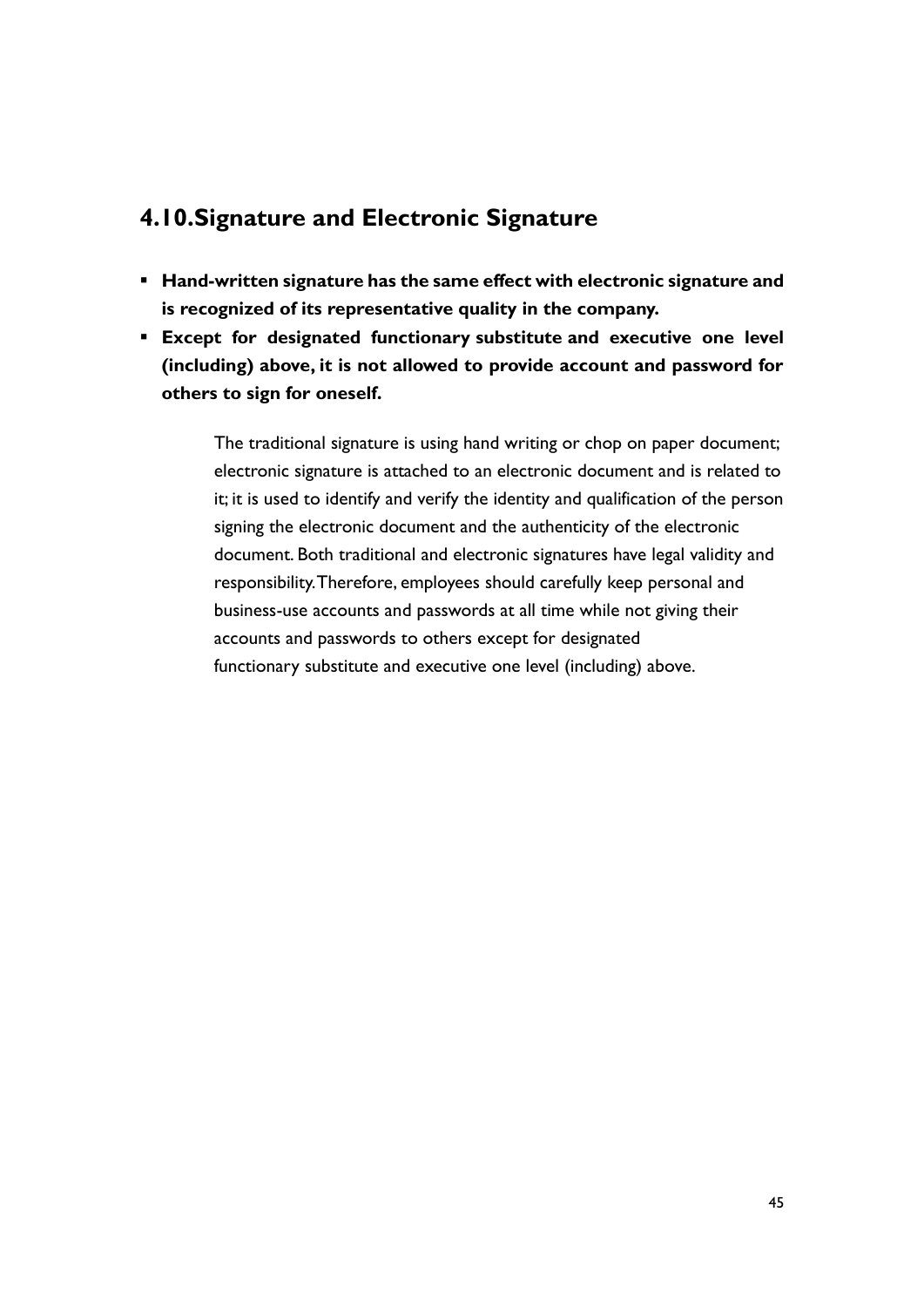# **Chapter 5. Political Contributions and Activities**

## **5.1.Company Contributions**

- **Participation in political activity is strictly regulated by local laws**
- **Political participation must involve careful judgment**
- **Any contribution to political candidates or causes made on behalf of the company is prohibited**

While the company encourages employees to get involved in issues of importance to our business and community, including but not limited to political participation, political activity is strictly regulated by the laws of countries we do business in. As a result, it is important to use careful judgment in your political participation. Any contribution to political candidates or causes made on behalf of the company is prohibited.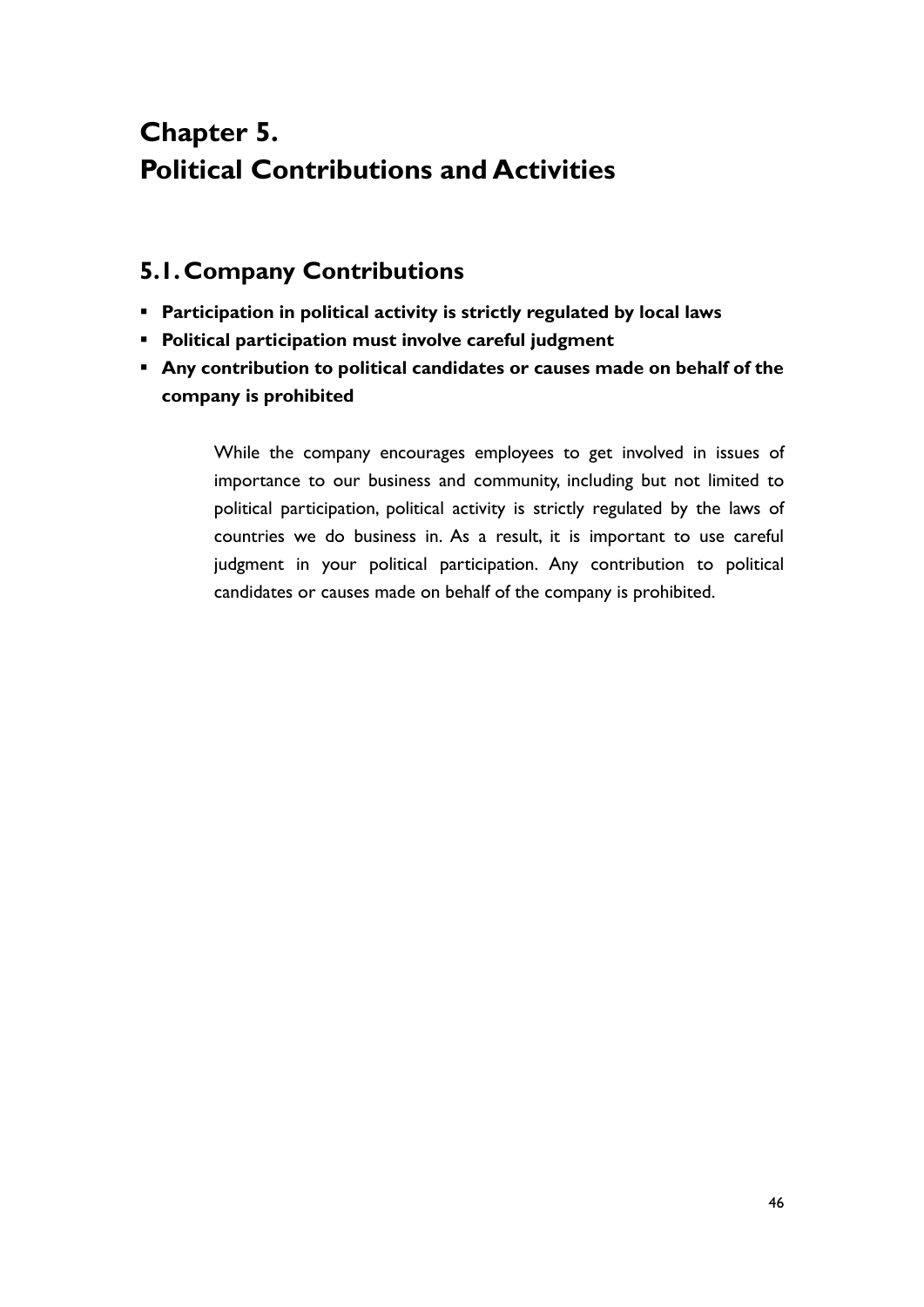## **5.2.Personal Contributions**

### ▪ **Employees are free to participate in personal political activities as local laws permit**

You are free to participate in personal political activities as you see fit. In doing so, however, you should make it clear that you are acting in an individual capacity and not on behalf of the company. While participating in political events or activities, employees are prohibited from wearing or displaying anything with the company logo. Forbidden logo items include: clothing, uniforms, flags, hats, posters, blankets, bags, scarves, and anything else bearing the company logo.

### **Question 5.2.1**

Can I make a personal contribution to a political party or candidate?

#### **Answer:**

Yes, within the limits of local law. The policy restricts only political contributions made on behalf of the company.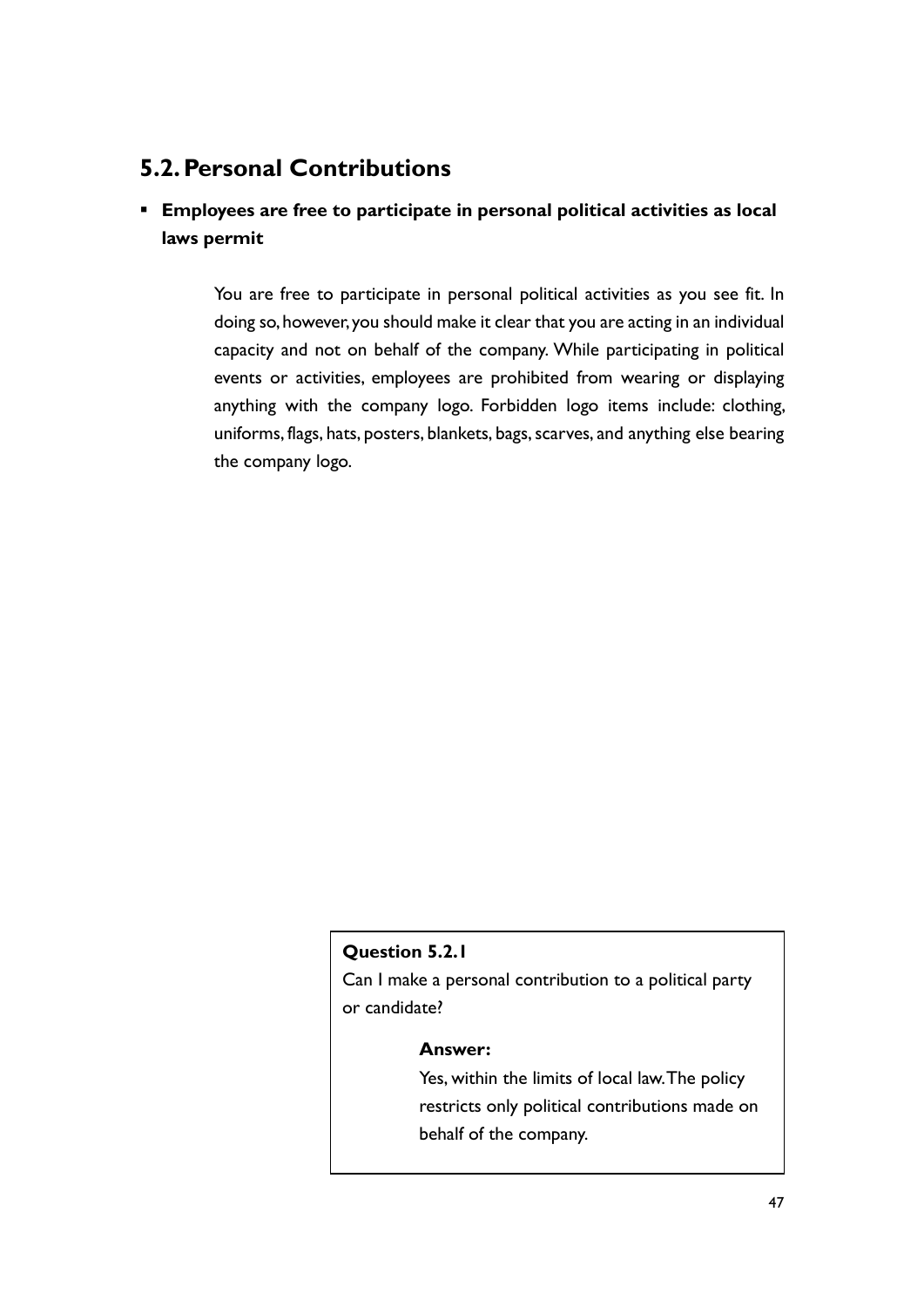## **5.3.Lobbying**

- **Lobbying is strictly governed by the laws of each country**
- **Mandatory detail disclosure of lobbying related information**
- **The management must be notified prior to any lobbying activities on behalf of the company**

Lobbying is strictly governed by the laws of the countries we do business in. Lobbying is generally defined as contact with elected officials regarding legislative or regulatory issues impacting the company. In short, a company is required by law to disclose lobbying related information in great detail. You are required to consult with executive management in advance of any planned lobbying activities on behalf of the company.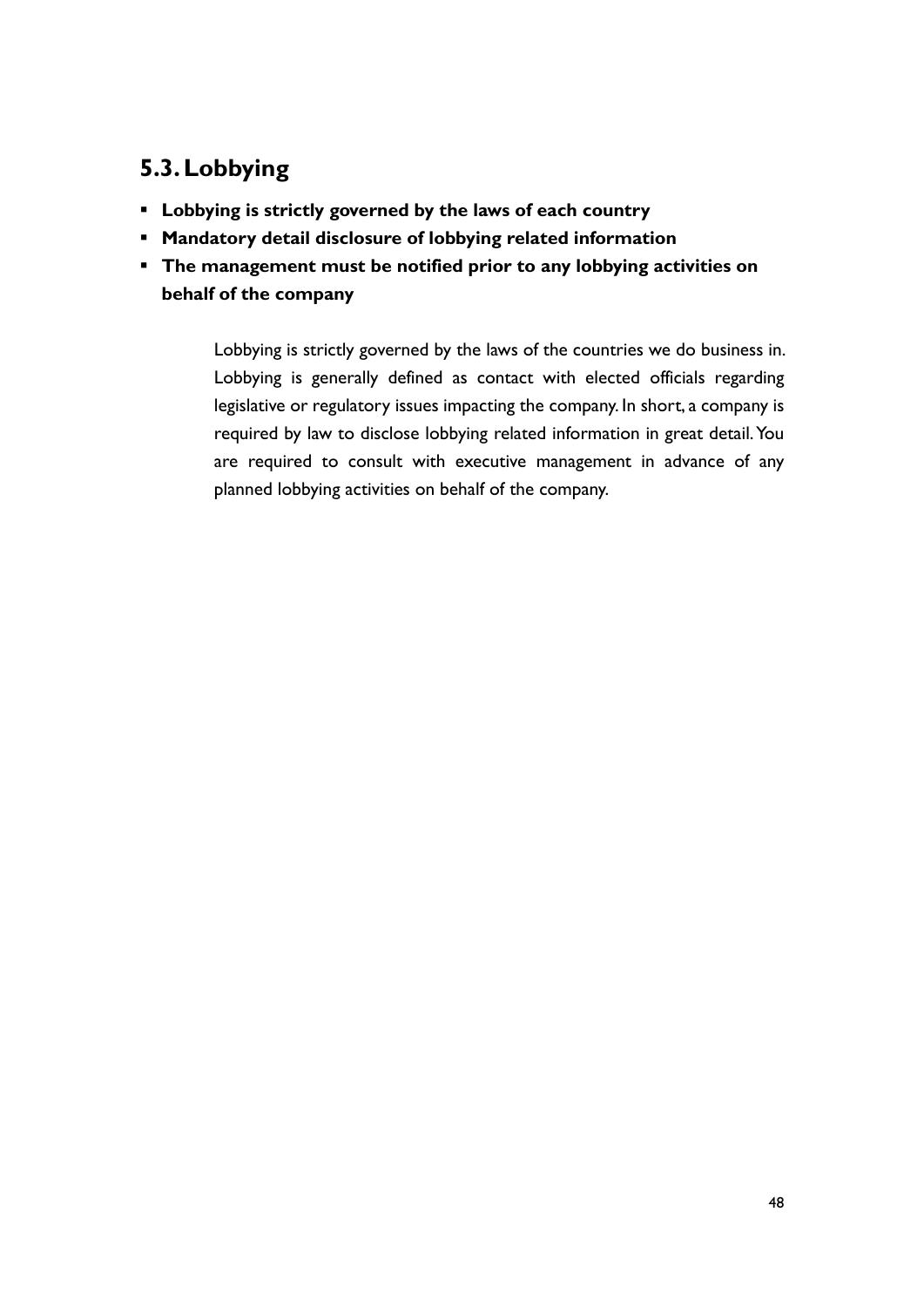## **How to Get Help**

If you have questions about the provisions laid out in the Integrity Handbook, or feel that local laws or extenuating circumstances conflict with the policies of the company, first reread the relevant section of the handbook that addresses your issue. If you feel you need further clarification, seek out your immediate supervisor and discuss your problem. If your questions require a level of sensitivity that you would not like to share with your supervisor, contact Corporate Human Resources. The company believes in open communication and will provide the appropriate tools to ensure that employee voices are heard and their questions are answered.

We make decisions everyday; some easy, some complex. When you arrive at a decision and doubt whether it's the correct choice for the company, consult the handbook first, followed by your immediate supervisor, site human resources, or the corporate human resources communication channels.

For further help, write to Integrity@Qisda.com. Problems or questions can be addressed through this channel. The company guarantees that any issue raised via this channel will be handled fairly, discreetly, and thoroughly.

Seeking the root cause of problems is part of the company way. If you become aware of unethical or illegal conduct, report your concerns to your supervisor, HR representative, and/or by emailing Integrity@Qisda.com. The company will protect your anonymity. Please note that filing a false report is unethical and can lead to disciplinary action and/or termination.

Please read this handbook carefully. After fully understanding its contents, please sign and date the form on the following page then submit it to your local HR representative.